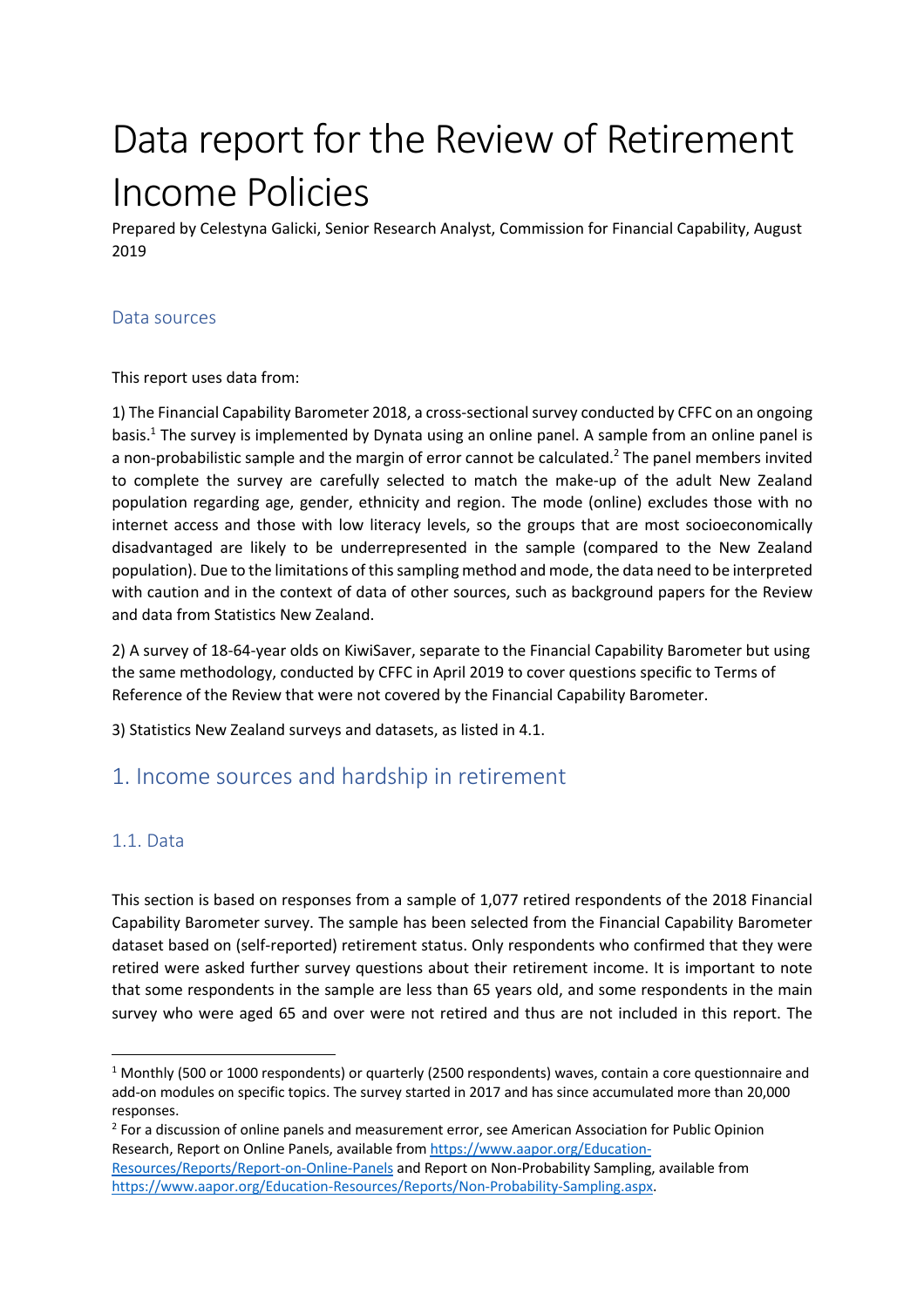sample includes: 65 and over and retired: 844 cases and under 65 and retired: 233 cases. The 276 cases of respondents aged 65 or over and not retired were excluded from this analysis unless noted otherwise.

#### 1.2. Executive Summary

- Almost one in ten retirees (9%) report struggling to make ends meet
- 3 in 4 retired respondents supplement their main source of retirement income with another source of income, such as savings, investments, selling of assets, money received from family members etc.
- Those who do not report additional sources of income are more likely to struggle financially
- 18.5% of Māori report they struggle to make ends meet in retirement a proportion twice as high as among all respondents (9%). Māori are also more likely to rely on only one source of retirement income (41%, compared to 26% in the overall population)
- Those relying on NZ Super as the only source of income have a lower rate of home ownership (58%) than those who have other sources of income (87%).
- Home-ownership is the most important factor supporting financial wellbeing in retirement.

# 1.3. Sources of income in retirement

Respondents were asked about their main source of income (one choice) and additional sources of income (multiple responses allowed).

70% of retired respondents rely on NZ Super as their main source of income (78.5% of retired respondents who are 65 or over).

Savings (6%), other pension (5%) and income from a spouse or partner (3%) are the only other main sources of retirement income reported by more than 2.5% of respondents. The remaining 16% of respondents reported one of 13 other main sources of income (Table 1.1).

The most common sources of additional income are savings (49%), income from bond, stocks and shares (20%) and KiwiSaver (18%).

|                                                                |                     | % reporting as       |
|----------------------------------------------------------------|---------------------|----------------------|
|                                                                | % reporting as main | additional source of |
| Table 1.1. Main and additional sources of income in retirement | source of income    | income*              |
| NZ Super                                                       | 70%                 | 14%                  |
| Other pension/super (teacher, veterans etc.)                   | 5%                  | 9%                   |
| KiwiSaver                                                      |                     | 18%                  |
| Other retirement schemes (managed funds)                       | ٠                   | 11%                  |
| Overseas government or state funded pension                    | ٠                   | 4%                   |
| Overseas private or employer-based pension                     |                     | 4%                   |
| Savings                                                        | 6%                  | 49%                  |
| Selling assets (car, art, jewellery antiques etc.)             |                     | 8%                   |
| Selling or downsizing my house                                 |                     | 12%                  |
| Inheritance or trust fund                                      |                     | 7%                   |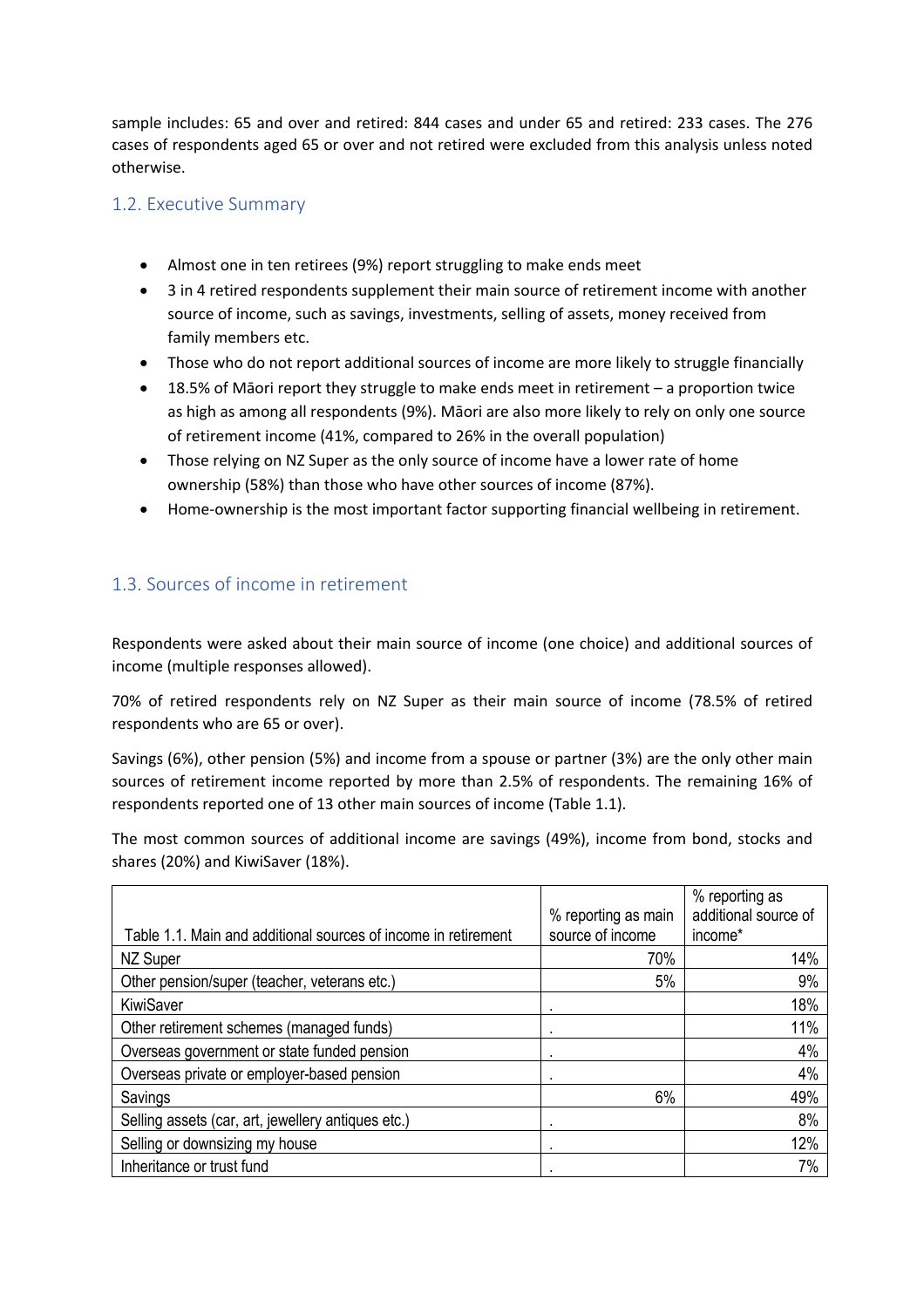| Iwi Dividends                                 |    | 3%  |
|-----------------------------------------------|----|-----|
| Income from bonds, stocks and shares          |    | 20% |
| Property investments                          |    | 6%  |
| Rental income (from property you own)         |    | 7%  |
| Support from children or other family members |    | 4%  |
| Income from a spouse or partner               | 3% | 9%  |
| Working part time                             |    | 8%  |

. small sample size

\* respondents could select multiple additional sources of income

About three quarters of retired respondents have at least one additional source of retirement income and almost half have two or more additional sources of income (Table  $1.2$ )<sup>3</sup>.

| Table 1.2. Retired by number of sources of income  | Percent of retired |
|----------------------------------------------------|--------------------|
| No additional sources of income (main source only) | 26.3%              |
| One additional source of income                    | 25.3%              |
| 2-3 additional sources of income                   | 31.9%              |
| Four or more extra sources of income               | 16.4%              |

## 1.4. Respondents who struggle to make ends meet in retirement

We asked respondents about their lifestyle in retirement (Table 1.3). Almost two thirds (64%) of respondents report that they can afford extra spending on top of regular expenses ("I have enough money to allow me to do all the things I want in retirement" or "I can't do all the things I want in my/our retirement, but I can afford spending and some luxuries on top of the basics").

Almost one in ten retirees (8.9%) reported that they struggle to make ends meet. Among those with no additional sources of retirement income to supplement their main source of income, one in five (20.5%) are struggling.

Those with NZ Super as the sole source of income (21% of the sample) are much more likely to report that they are struggling (19.5%) compared to those who do not rely on NZ Super as the only source of income (Table 1.4). However, half of those relying on NZ Super as the sole source of income are managing their expenses "fairly well" and 31% report that they can do "all the things they want" or "can afford luxuries on top of the basics". This diversity in satisfaction with lifestyle on New Zealand Super suggests that there are factors other than income that contribute to lifestyle in retirement. Based on information from focus groups conducted by Ipsos for CFFC, such non-income factors that contribute to wellbeing in retirement include home ownership, the local cost of living, expenditure levels (often affected by health needs) and the level of social support.

<sup>&</sup>lt;sup>3</sup> The Barometer question about sources of retirement income uses a broader definition of income than Statistics New Zealand and includes informal sources such as help from family or drawing on savings. These are not captured by the list of income sources used by Statistics New Zealand (LEED Annual Table 1.1. Sources of taxable income), which includes wages and salaries, self-employment, paid parental leave, accident compensation, student allowance, income tested benefits and New Zealand Superannuation. As a result, CFFC's estimate of the proportion of retirees relying exclusively on NZ Super is lower than that of Statistics New Zealand.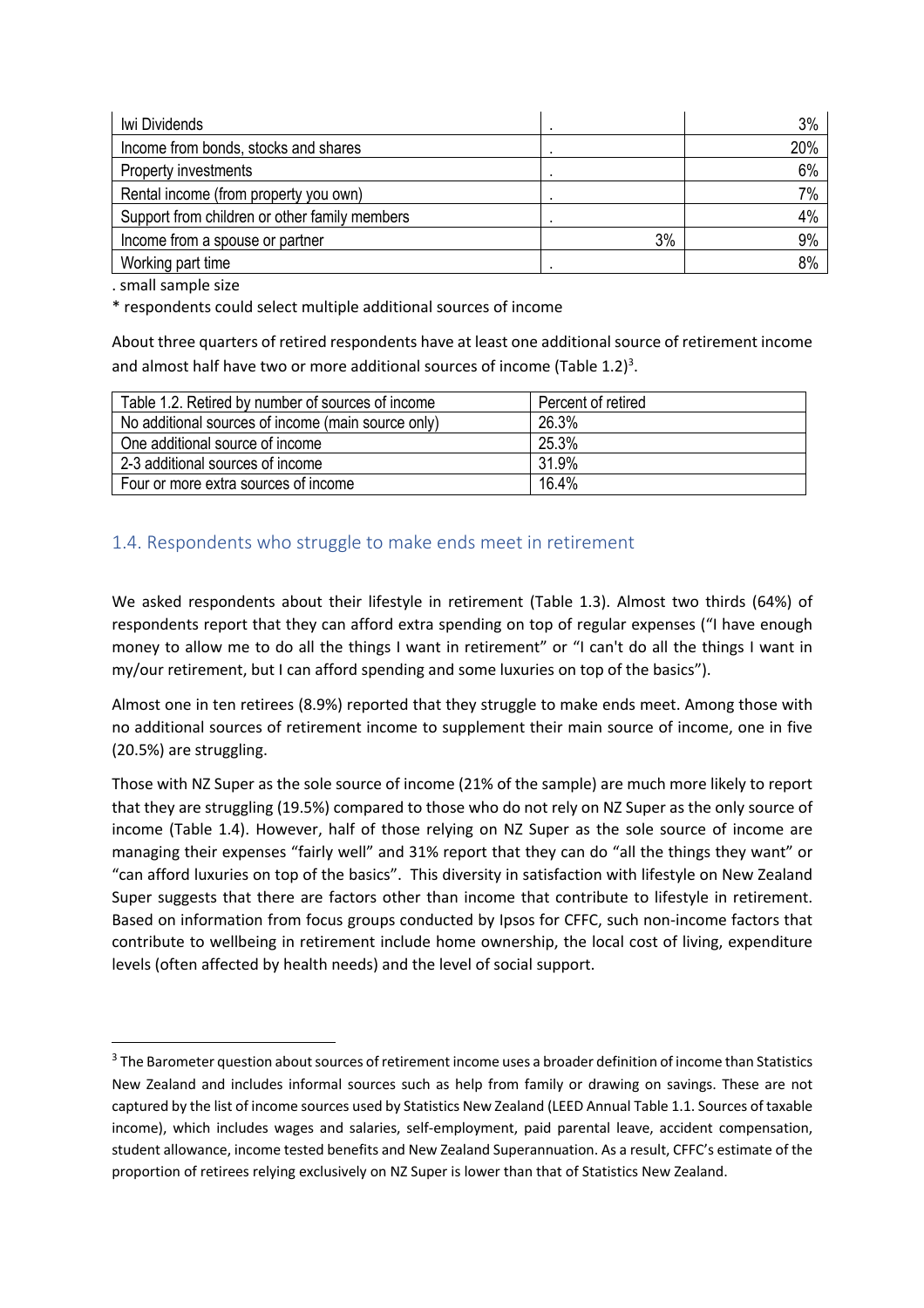| Table 1.3. Which of these statements best describes your [and your partner's] lifestyle in<br>retirement?                     |                                                                                                              |        |            |        | All<br>respondents |
|-------------------------------------------------------------------------------------------------------------------------------|--------------------------------------------------------------------------------------------------------------|--------|------------|--------|--------------------|
| Number of secondary sources of income                                                                                         | 0                                                                                                            |        | $2 - 3$    | $4+$   |                    |
| I have enough money to allow me to do all the<br>things I want in retirement                                                  | 8.8%                                                                                                         | 26.4%  | 30.4%      | 41.2%  | 24.7%              |
| I can't do all the things I want in my/our retirement,<br>but I can afford spending and some luxuries on top<br>of the basics | 27.2%                                                                                                        | 42.1%  | 46.6%      | 48.0%  | 39.6%              |
| I don't have the money to do the things I want in<br>retirement, but I'm managing regular expenses fairly<br>well             | 43.5%                                                                                                        | 24.9%  | 20.9%      | 9.6%   | 26.8%              |
| I'm struggling to make ends meet in retirement                                                                                | 20.5%                                                                                                        | 6.6%   | 2.1%       | 1.1%   | 8.9%               |
| Total                                                                                                                         | 100.0%                                                                                                       | 100.0% | 100.0%     | 100.0% | 100.0%             |
| 0%<br>10%<br>20%                                                                                                              | 30%<br>40%                                                                                                   | 50%    | 60%<br>70% | 80%    | 90%<br>100%        |
| Retired - no extra sources                                                                                                    |                                                                                                              |        |            |        |                    |
| Retired - one extra source                                                                                                    |                                                                                                              |        |            |        |                    |
| Retired - 2-3 extra sources                                                                                                   |                                                                                                              |        |            |        |                    |
| Retired - 4 or more extra sources                                                                                             |                                                                                                              |        |            |        |                    |
| I have enough money to allow me to do all the things I want in retirement                                                     |                                                                                                              |        |            |        |                    |
|                                                                                                                               | I can't do all the things I want in my/our retirement, but I can afford spending and some luxuries on top of |        |            |        |                    |

I can't do all the things I want in my/our retirement, but I can afford spending and some luxuries on top of the basics

I don't have the money to do the things I want in retirement, but I'm managing regular expenses fairly well

I'm struggling to make ends meet in retirement

| Table 1.4. Which of these statements best describes your [and your                                                         | NZ Super is not    | NZ Super is the |
|----------------------------------------------------------------------------------------------------------------------------|--------------------|-----------------|
| partner's] lifestyle in retirement?                                                                                        | the sole source of | sole source of  |
|                                                                                                                            | income             | income          |
| I have enough money to allow me to do all the things I want in<br>retirement                                               | 34.1%              | 5.8%            |
| I can't do all the things I want in my/our retirement, but I can afford<br>spending and some luxuries on top of the basics | 43.9%              | 25.3%           |
| I don't have the money to do the things I want in retirement, but I'm<br>managing regular expenses fairly well             | 18.6%              | 49.5%           |
| I'm struggling to make ends meet in retirement                                                                             | 3.4%               | 19.5%           |
| Total                                                                                                                      | 100.0%             | 100.0%          |

Those relying on NZ Super as the only source of income have a lower rate of home ownership (58%) than those who have other sources of income (87%) (Table 1.5). This reflects the accumulation of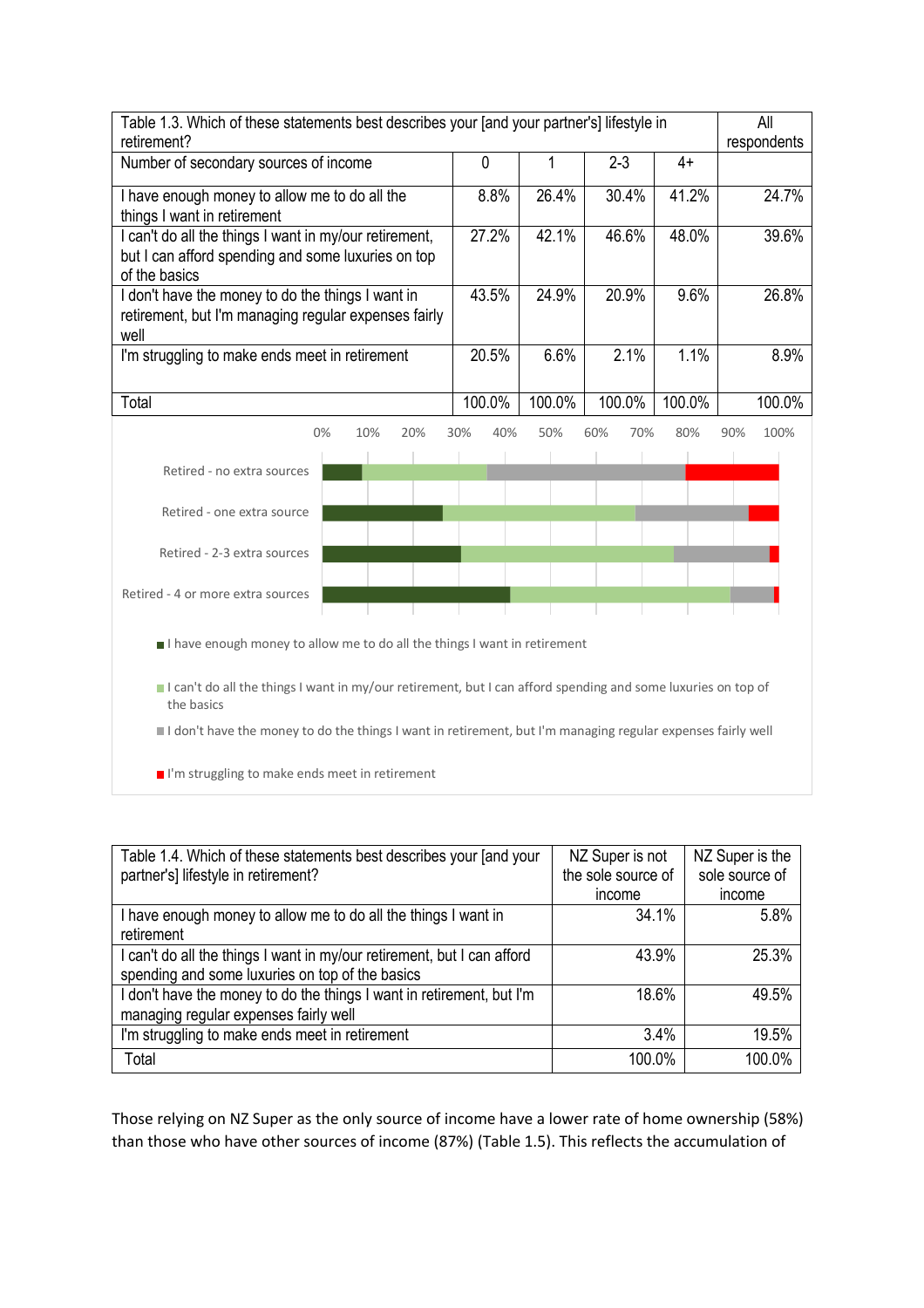advantage – many of those who were able to buy a house were also able to build other incomeproducing assets.

| Table 1.5. Difference in home ownership by NZ<br>Super as the sole source of income | NZS not the sole<br>source of income | NZS is the sole<br>source of<br>income | <b>Total retired</b> |
|-------------------------------------------------------------------------------------|--------------------------------------|----------------------------------------|----------------------|
| Not Home Owner                                                                      | 13.1%                                | 42.3%                                  | 19.1%                |
| Home Owner                                                                          | 86.9%                                | 57.7%                                  | 80.9%                |
|                                                                                     | 100.0%                               | 100.0%                                 | 100.0%               |

The above data suggest that additional sources of retirement income are important for making ends meet in retirement. Nonetheless, among retirees who are 65 and over, most of those with additional sources of income receive a substantial part of their overall income from NZ Super (Table 1.6). This means that, on average, the income from additional sources is low.

| Table 1.6. Approximately what percentage of | % of those with |                    | % of those with |
|---------------------------------------------|-----------------|--------------------|-----------------|
| your income currently comes from NZ Super?  | 2 income        | % of those with 3- | $5+$ income     |
| (retired 65 and over)                       | sources         | 4 income sources   | sources         |
| 75% or more                                 | 69%             | 49%                | 29%             |
| 60-74%                                      | 7%              | 20%                | 16%             |
| 35-59%                                      | 13%             | 22%                | 30%             |
| 33% or less                                 | 7%              | 9%                 | 23%             |
| Total                                       | 100%            | 100%               | 100%            |

Most retirees report personal and household income under NZ\$ 50,000 pa. Only 7% of retirees report a personal income over \$100,000 per year and 18% report household income over \$100,000 per year (Table 1.7).<sup>4</sup>

| Table 1.7. Personal and household income by number of sources of income. |             |              |             |                 |              |
|--------------------------------------------------------------------------|-------------|--------------|-------------|-----------------|--------------|
| Personal income                                                          | 1 source of | 2 sources of | 3-4 sources | $5+$ sources of | <b>Total</b> |
|                                                                          | income      | income       | of income   | income          |              |
| not stated                                                               | 19.4%       | 14.7%        | 17.7%       | 15.3%           | 17.0%        |
| under 50k                                                                | 78.4%       | 76.9%        | 72.1%       | 65.0%           | 73.8%        |
| 50-100k                                                                  | 2.1%        | 7.0%         | 9.3%        | 13.0%           | 7.4%         |
| over 100k                                                                |             | 1.5%         | 0.9%        | 6.8%            | 1.8%         |
| Total                                                                    | 100.0%      | 100.0%       | 100.0%      | 100.0%          | 100.0%       |
| Household income                                                         |             |              |             |                 |              |
| not stated                                                               | 22.6%       | 14.3%        | 17.2%       | 16.9%           | 17.8%        |
| under 50k                                                                | 67.5%       | 60.8%        | 55.5%       | 36.2%           | 56.8%        |
| 50-100k                                                                  | 6.7%        | 18.7%        | 20.6%       | 28.8%           | 17.8%        |
| over 100k                                                                | 3.2%        | 6.2%         | 6.7%        | 18.1%           | 7.5%         |
| Total                                                                    | 100.0%      | 100.0%       | 100.0%      | 100.0%          | 100.0%       |

<sup>4</sup> Income data need to be interpreted with caution, because between 17 to 18% of retirees did not state their income (refused to answer the question or responded "I don't know"). The question also did not define "income" and it is not clear, for example, if respondents included the amounts they draw down from their savings as income or not.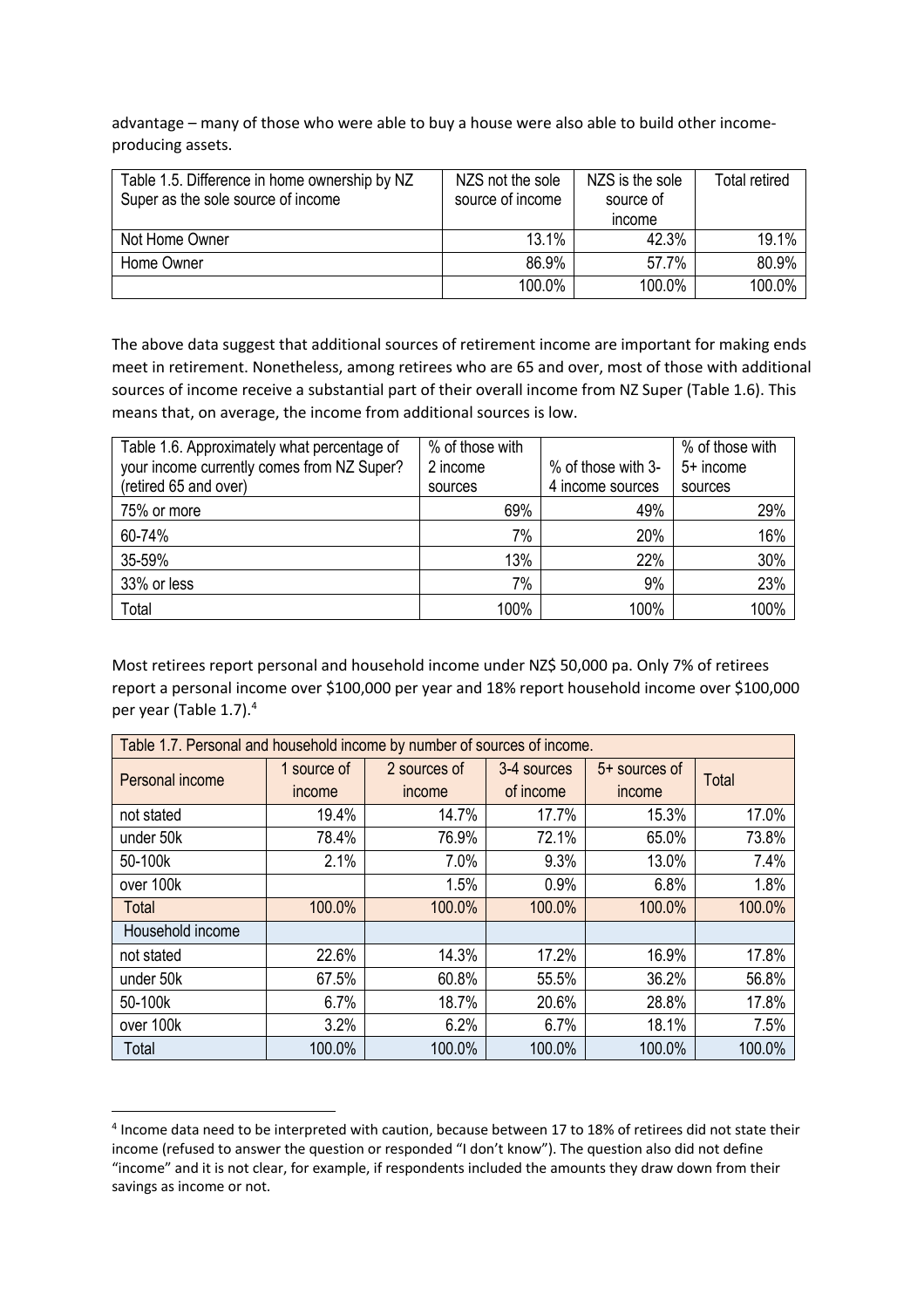18.5% of Māori report they struggle to make ends meet in retirement compared to 7.1% of non- Māori (Table 1.8). <sup>5</sup> Māori are also more likely to rely on only one source of income (41%, compared to 25% of non- Māori (Table 1.9)).

| Table 1.8. Which of these statements best describes your [and your      | Non-Māori | Māori  |
|-------------------------------------------------------------------------|-----------|--------|
| partner's] lifestyle in retirement?                                     |           |        |
| I have enough money to allow me to do all the things I want in          | 27.8%     | 20.0%  |
| retirement                                                              |           |        |
| I can't do all the things I want in my/our retirement, but I can afford | 40.3%     | 29.2%  |
| spending and some luxuries on top of the basics                         |           |        |
| I don't have the money to do the things I want in retirement, but I'm   | 24.8%     | 32.3%  |
| managing regular expenses fairly well                                   |           |        |
| I'm struggling to make ends meet in retirement                          | 7.1%      | 18.5%  |
| Total                                                                   | 100.0%    | 100.0% |

| Table 1.9. Māori compared to non-Māori by number of additional | Non-Māori | Māori  |
|----------------------------------------------------------------|-----------|--------|
| sources of retirement income.                                  |           |        |
| No additional sources of income (main source only)             | 25.3%     | 41.5%  |
| One additional source of income                                | 26.0%     | 15.4%  |
| 2-3 additional sources of income                               | 32.4%     | 24.6%  |
| 4 or more additional sources of income                         | 16.3%     | 18.5%  |
| Total                                                          | 100.0%    | 100.0% |

Those who have retired and are under 65 years old reported struggling to make ends meet more often (12%) compared to those aged 65 and over (7%). This suggests that some of those under 65 who struggle in retirement might have retired early not by choice but due to failing health or inability to find employment (Table 1.10). New Zealand does not have a mandatory retirement age, but the age of eligibility for New Zealand Superannuation (65 years) is often used as the cut-off age for "retired" or "older" New Zealanders.<sup>6</sup> However, financial vulnerability in retirement may also affect those who retire before 65 and more research is needed on those who exit the workforce earlier.

| Table 1.10. Financial wellbeing in retirement by age.                   | 65 or over and | Under 65 and |
|-------------------------------------------------------------------------|----------------|--------------|
|                                                                         | retired        | retired      |
| I have enough money to allow me to do all the things I want in          | 27.9%          | 24.8%        |
| retirement                                                              |                |              |
| I can't do all the things I want in my/our retirement, but I can afford | 39.8%          | 38.8%        |
| spending and some luxuries on top of the basics                         |                |              |
| I don't have the money to do the things I want in retirement, but I'm   | 25.4%          | 24.8%        |
| managing regular expenses fairly well                                   |                |              |
| I'm struggling to make ends meet in retirement                          | 6.9%           | 11.7%        |
| Total                                                                   | 100.0%         | 100.0%       |

<sup>&</sup>lt;sup>5</sup> Respondents could select more than one ethnicity they identify with. In this report, Māori are defined as those who selected Māori as their sole ethnicity or one of their ethnicities. (The author is aware that Māori is a descent rather than an ethnicity, however, the survey questionnaire described Māori as an ethnicity).

 $6$  For an example of this approach see "The material wellbeing of older New Zealanders: background paper for the Retirement Commissioner's 2013 review" by Bryan Perry, Ministry of Social Development, 5 August 2013.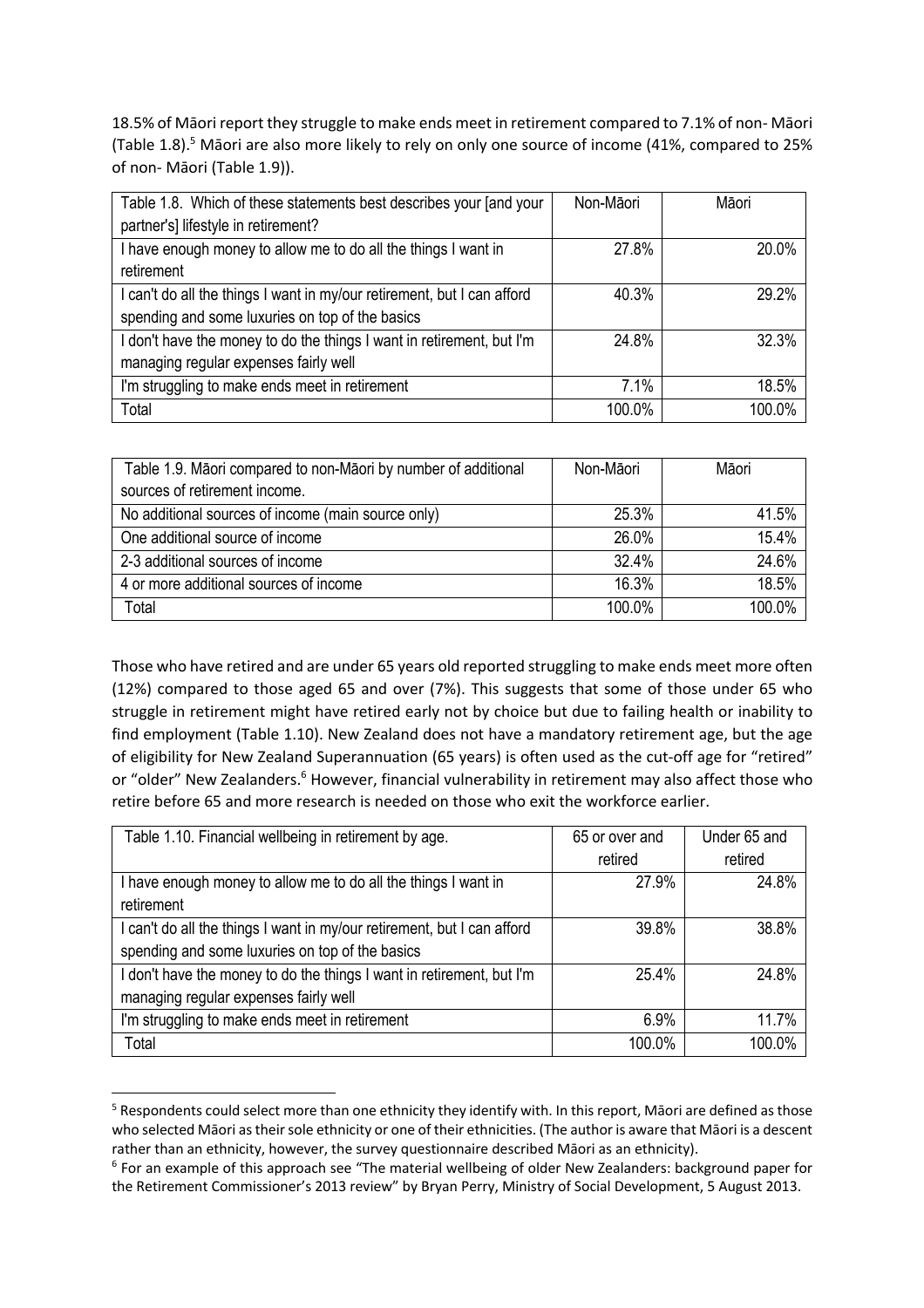Non-homeowners are almost 5 times as likely to struggle in retirement than home-owners, and when controlling for home ownership, variables like gender, Maori or Pacific ethnicity and location are not significant.<sup>7</sup> This means that supporting home-ownership is one of the most impactful ways of reducing financial vulnerability in retirement.

# 2. KiwiSaver

#### 2.1. Data

This section uses data from two sources:

1) Responses from respondents aged 18-64 (7,482 respondents in total) from the Financial Capability Barometer (see 0.1. Data Sources above). This dataset is referred to as FCB.

2) Data from a survey of 2,046 New Zealanders aged 18-64 conducted in April 2019, focused on KiwiSaver and views on ethical investment and KiwiSaver fees. This dataset is referred to as KS.

#### 2.2. Executive summary

- 77.4% of respondents aged 18-64 were KiwiSaver members. KiwiSaver membership was highest in the 18-33 age group (82.9%).
- Men and women had a similar rate of KiwiSaver membership
- Employment was the strongest predictor of being a contributing KiwiSaver member and was more important than age, gender and ethnicity
- 40% of respondents not in KiwiSaver did not enrol due to a lack of, or insufficient, income
- those who are employed, home-owners, work in professional occupations and live in urban areas are more likely to be enrolled to KiwiSaver and making contributions. This leads to the question whether those who need KiwiSaver the most are those who use it.
- Performance was the main criterion for fund selection, selected by over 60% of respondents who selected their own fund. Fees (36%) and risk level (31%) were the other two most important factors when selecting a fund.

#### 2.3. KiwiSaver membership and contributions

77.4% of respondents aged 18-64 were KiwiSaver members, and 59% of all respondents aged 18-64 (76% of KiwiSaver members) were making contributions (Table 2.1).

| Table 2.1. (KS) Are you in KiwiSaver?                    | Frequency | Percent |
|----------------------------------------------------------|-----------|---------|
| Yes, I'm in KiwiSaver and I'm making contributions       | 1212      | 59.2    |
| Yes, I'm in KiwiSaver, but I am not making contributions | 373       | 18.2    |
| No, I'm not in KiwiSaver                                 | 461       | 22.5    |
| Total                                                    | 2046      | 100.0   |

 $<sup>7</sup>$  The regression analysis in the technic al appendix separate to this document.</sup>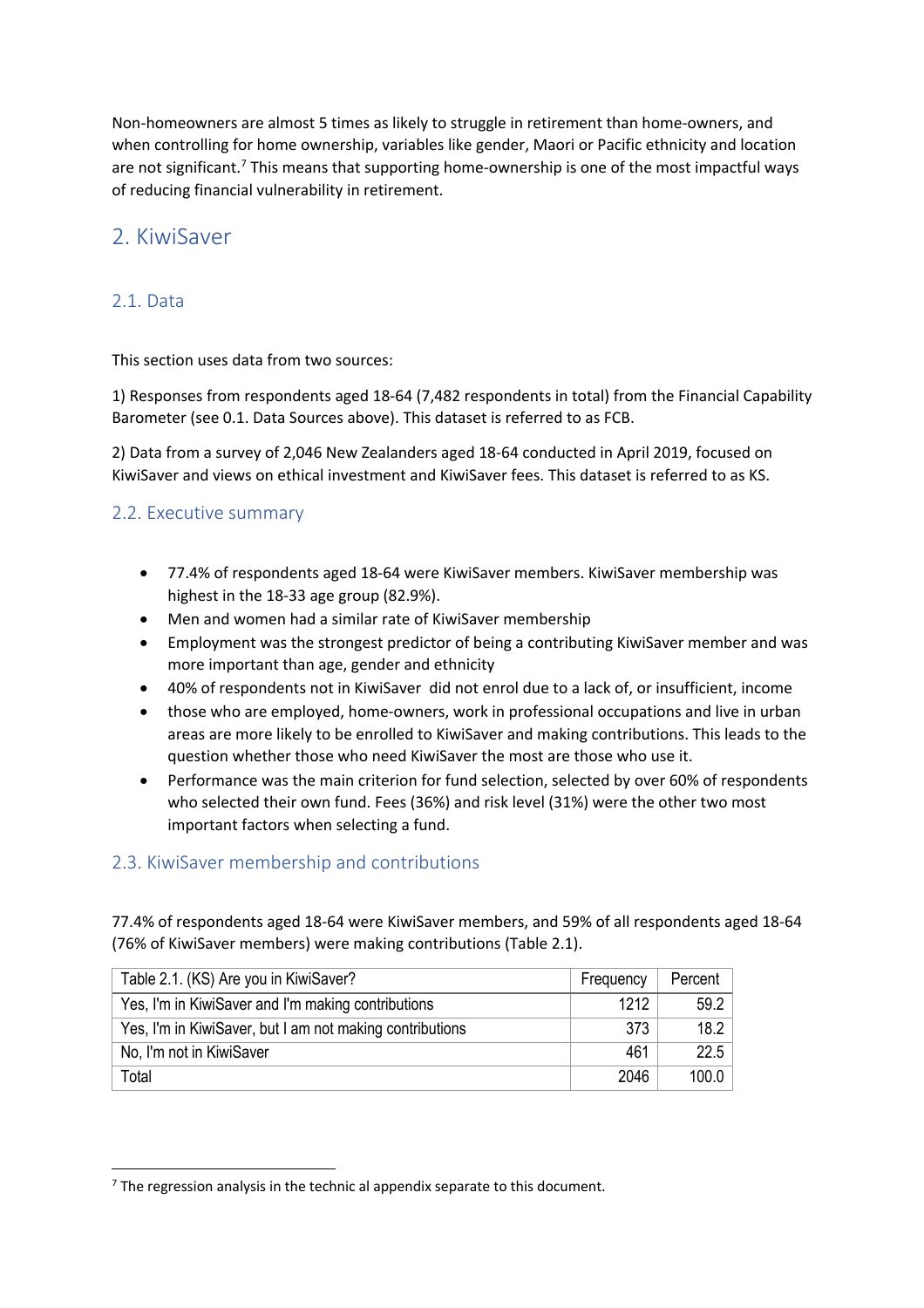KiwiSaver membership was highest in the 18-33 age group (82.9%). This age group also had the highest percentage of non-contributing members (20.1% of all respondents in this age group and 25% of KiwiSaver members in this age group) (Fig. 2.2.). Within the 18-33 age group, the noncontributors were, on average, younger than contributors. Based on these demographics, we may assume that their non-contributing status was in many cases due to full time study and limited income.



Fig.2.2. KiwiSaver membership by age group (KS).

Men and women had a similar rate of KiwiSaver membership (76.4 % of men and 78.5% of women in the sample were KiwiSaver members), but women were more likely than men to be noncontributing members (20.7% of women and 15.4% of men in the sample were in KiwiSaver but not contributing) (Fig. 2.3.). This difference is probably linked to (1) women taking time off work for childrearing and caregiving at a greater rate than men and (2) women working in low-paid occupations at a higher rate than men.8

<sup>8</sup> https://www.stats.govt.nz/news/women-in-paid-work; https://teara.govt.nz/en/gender-inequalities/page-4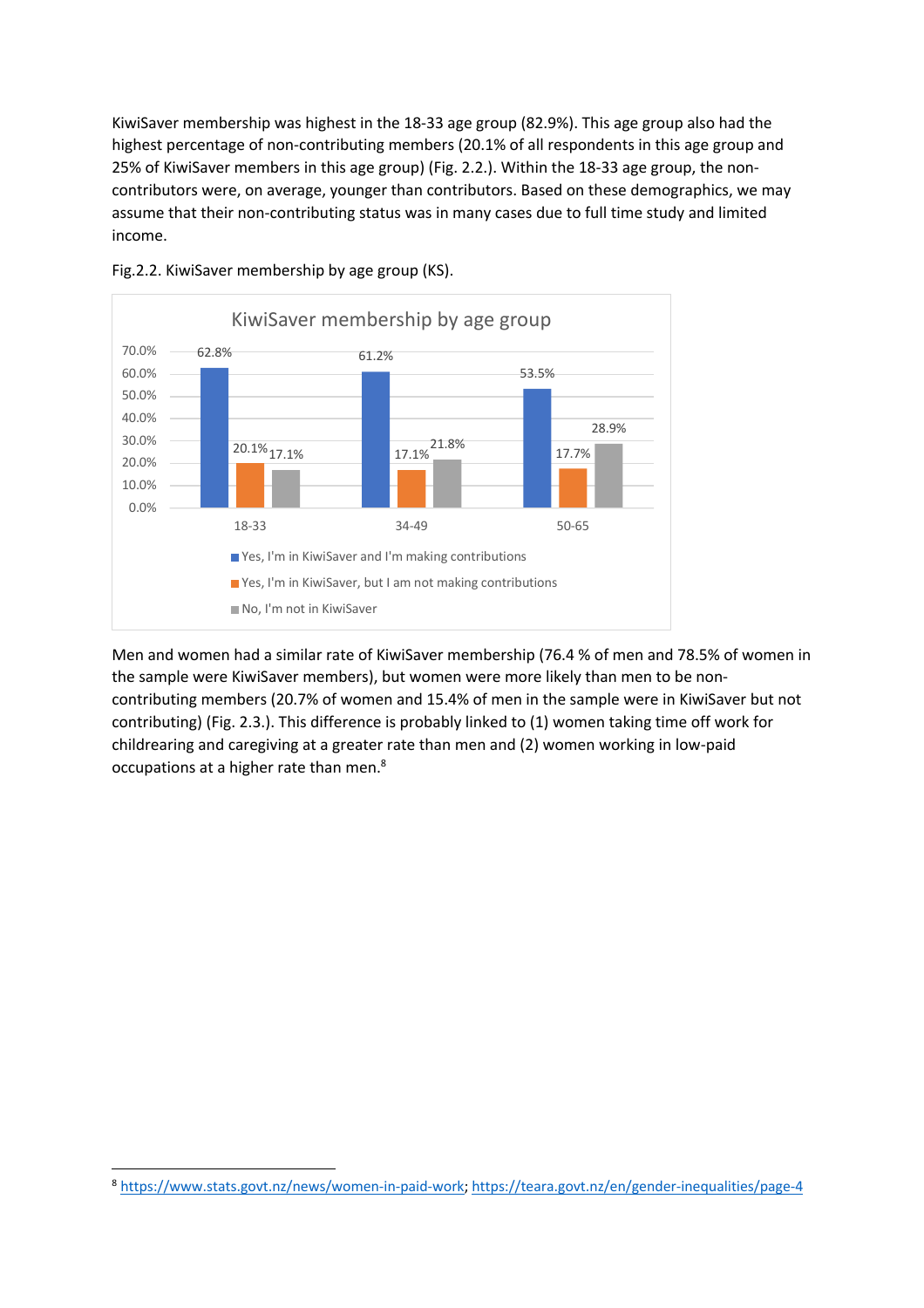Fig. 2.3. KiwiSaver membership by gender (KS).



Employment was the strongest predictor of being a contributing KiwiSaver member and was more important than age, gender and ethnicity. Of those employed, 75.3% were in KiwiSaver and making contributions, compared to 29.1% of those not in employment (Table 2.2). $9$ 

| Table 2.4. KiwiSaver membership by employment<br>status (KS) | Not employed (includes<br>contractors, self-employed | Employed | Total     |
|--------------------------------------------------------------|------------------------------------------------------|----------|-----------|
|                                                              | and business owners)                                 |          |           |
| Yes, I'm in KiwiSaver and I'm making contributions           | 29.1%                                                | 75.3%    | 59.2%     |
| Yes, I'm in KiwiSaver, but I am not making                   | 36.3%                                                | 8.6%     | 18.2%     |
| contributions                                                |                                                      |          |           |
| No, I'm not in KiwiSaver                                     | 34.6%                                                | 16.1%    | 22.5%     |
|                                                              | 100.0%                                               | 100.0%   | $100.0\%$ |

This link between contributing to KiwiSaver and being employed reflects KiwiSaver's employeefocused design. Auto-enrolment, automatic contributions and employer contributions are available only for those who are employed. Self-employed/contractors, business owners, stay-at-home parents, students and beneficiaries are excluded from these benefits, although they can choose to make their own contributions. Data suggest that many of them do not make their own contributions, due to insufficient income, lack of information or lack of motivation (for employees, the lack of motivation is effectively addressed by the automation of enrolment and contributions).

Data from the Financial Capability Barometer confirms that those who are employed, home-owners, work in professional occupations and live in urban areas are more likely to be enrolled to KiwiSaver

<sup>&</sup>lt;sup>9</sup> Employment is defined as full-time or part-time employment and does not include self-employment, contract work or working in own business.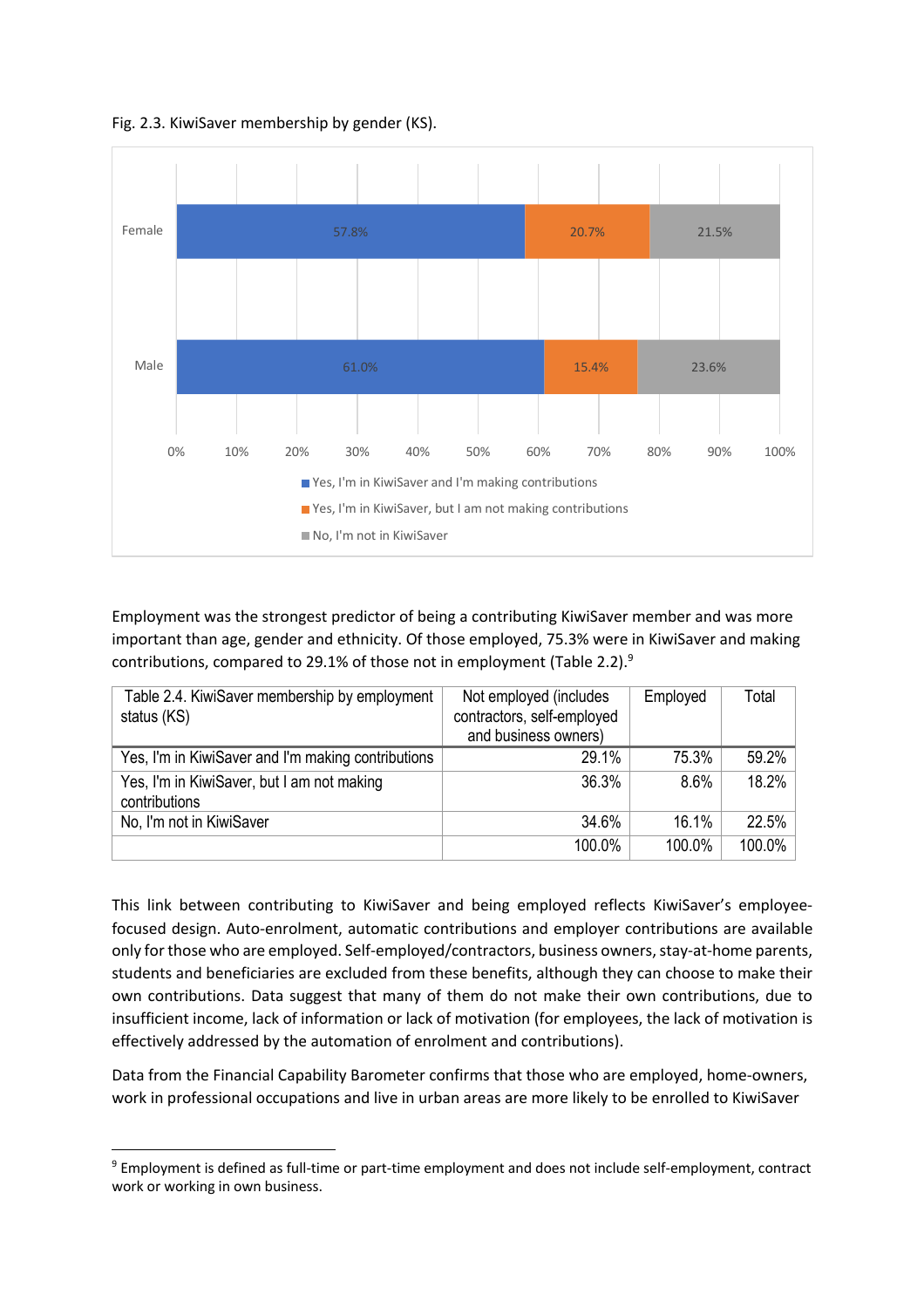and making contributions (Fig. 2.5-2.12). This leads to the question whether those who need KiwiSaver the most are those who use it.





#### Fig. 2.6. KiwiSaver status within tenure types (FCB)

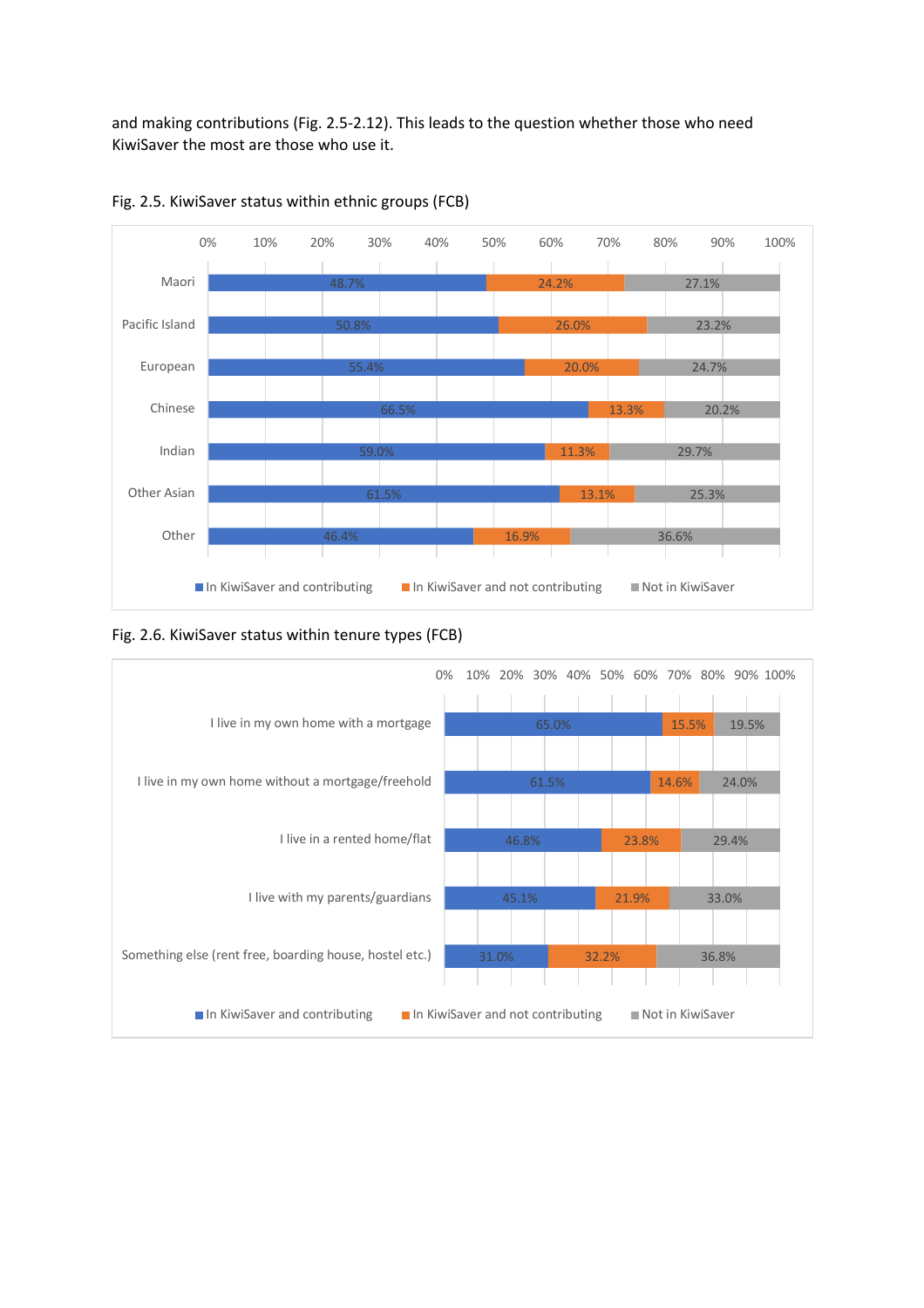

Fig. 2.7. KiwiSaver status within urban/rural locations (FCB)



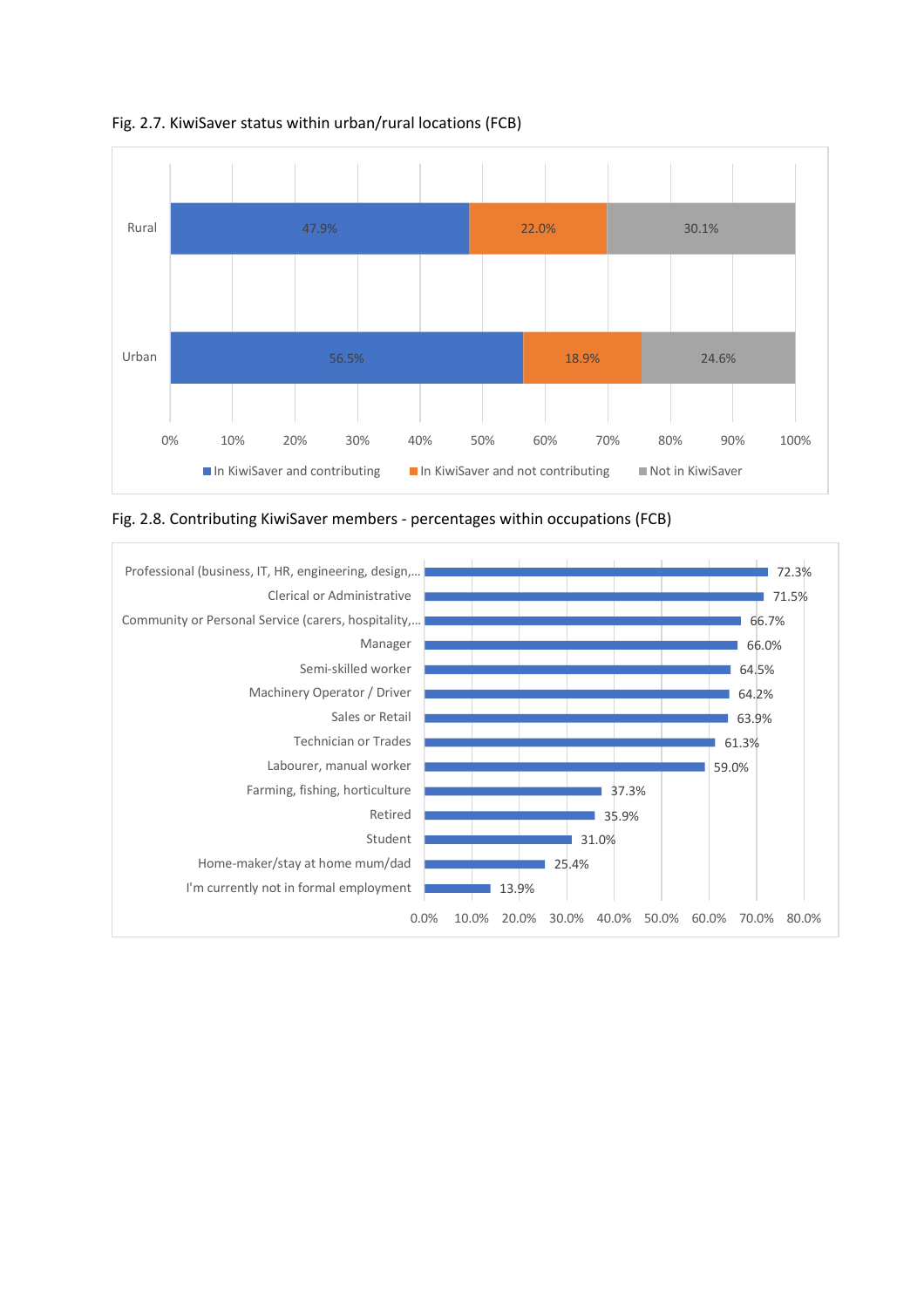



Fig. 2.10. KiwiSaver status by employment status (FCB).

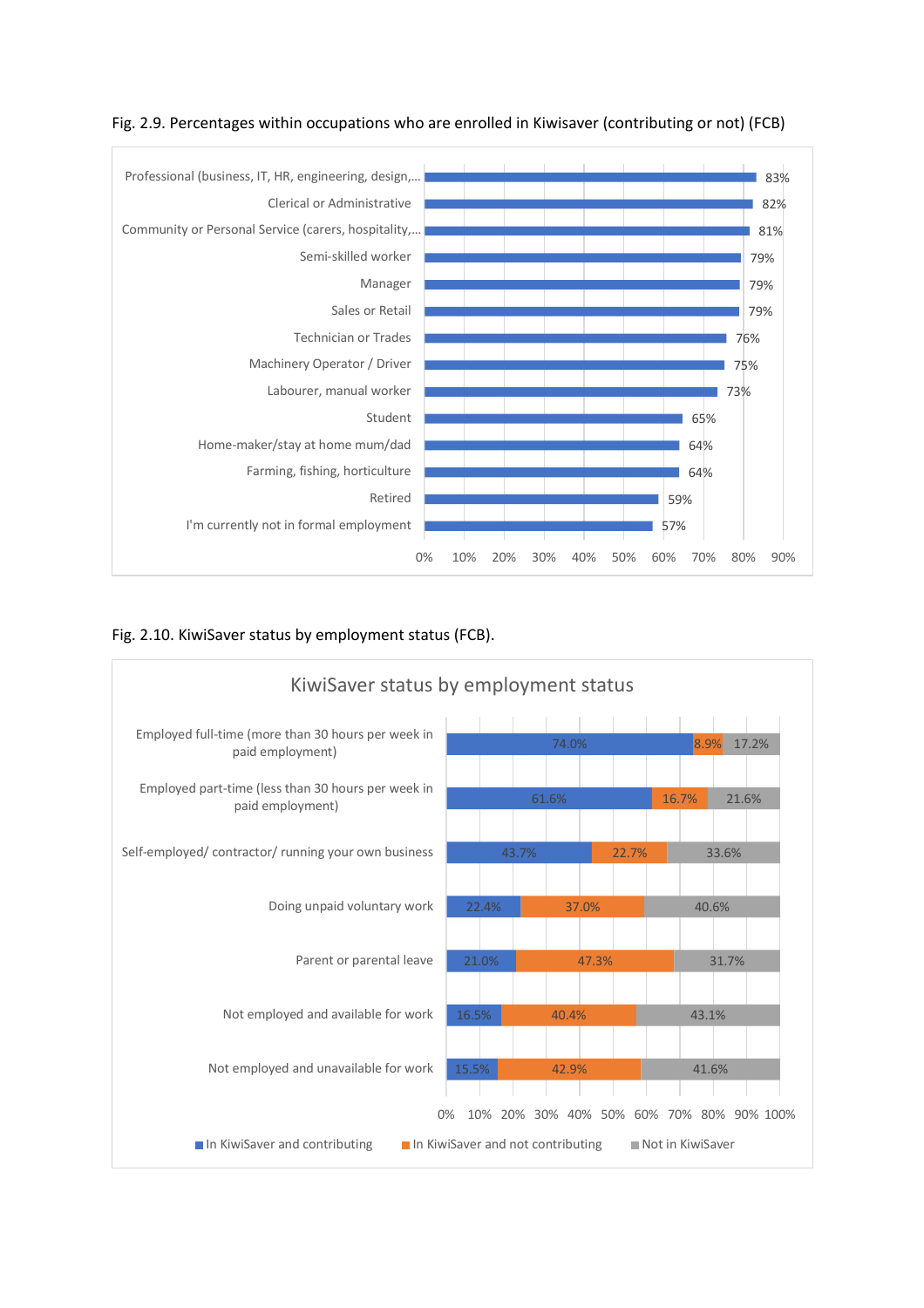







Questions related to hardship and income volatility were asked in selected waves of the survey (FCB). The responses suggest that being enrolled in KiwiSaver but not contributing is more correlated with financial hardship and income volatility than not being enrolled at all (Fig. 2.13-2.15). Data from the previous section shows that there may be many reasons for non-enrolment, some of which are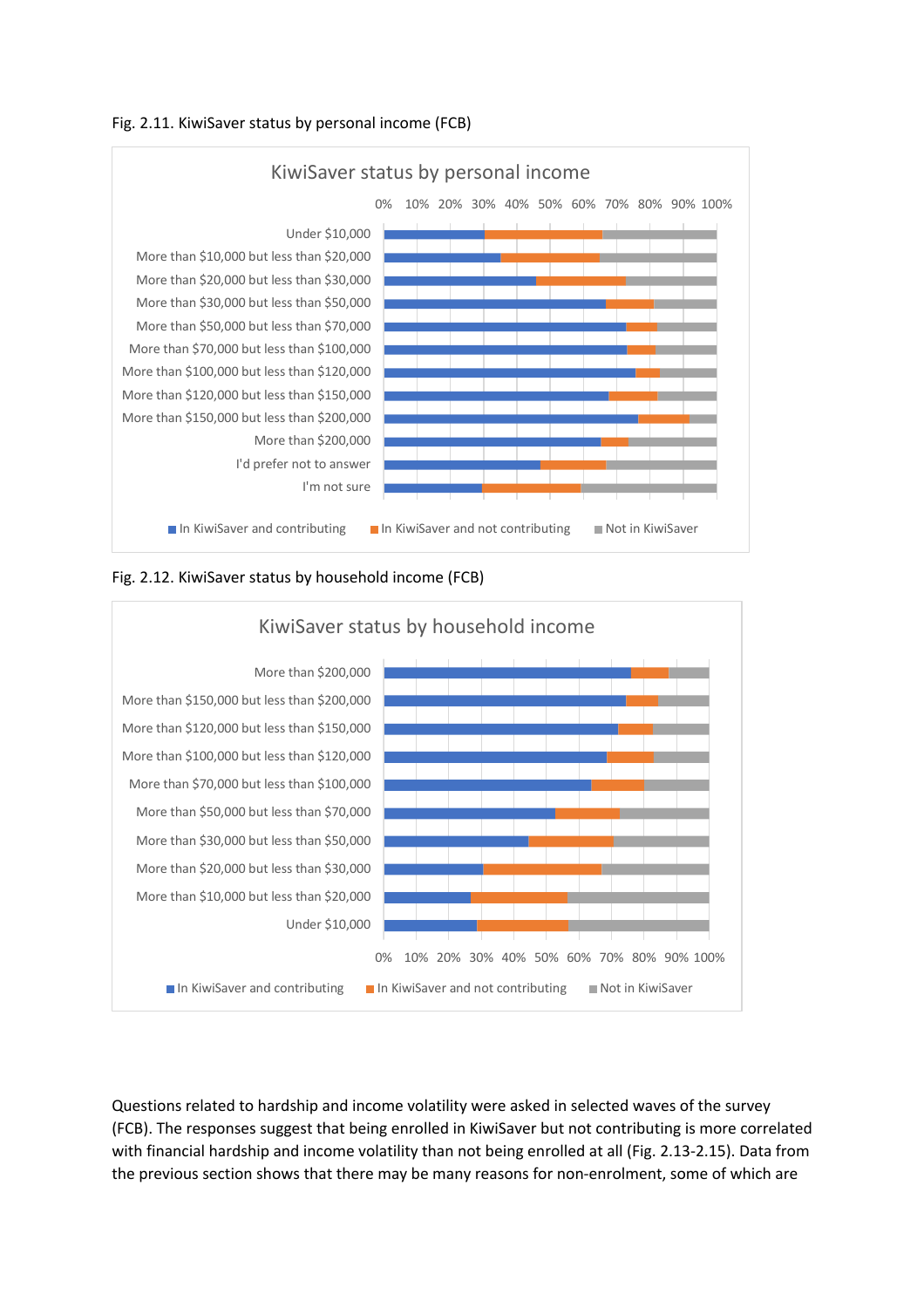not related to hardship; for example, having another superannuation scheme or other investments, on not having entered the workforce yet.





Fig. 2.14. KiwiSaver status by borrowing to meet living costs (FCB)

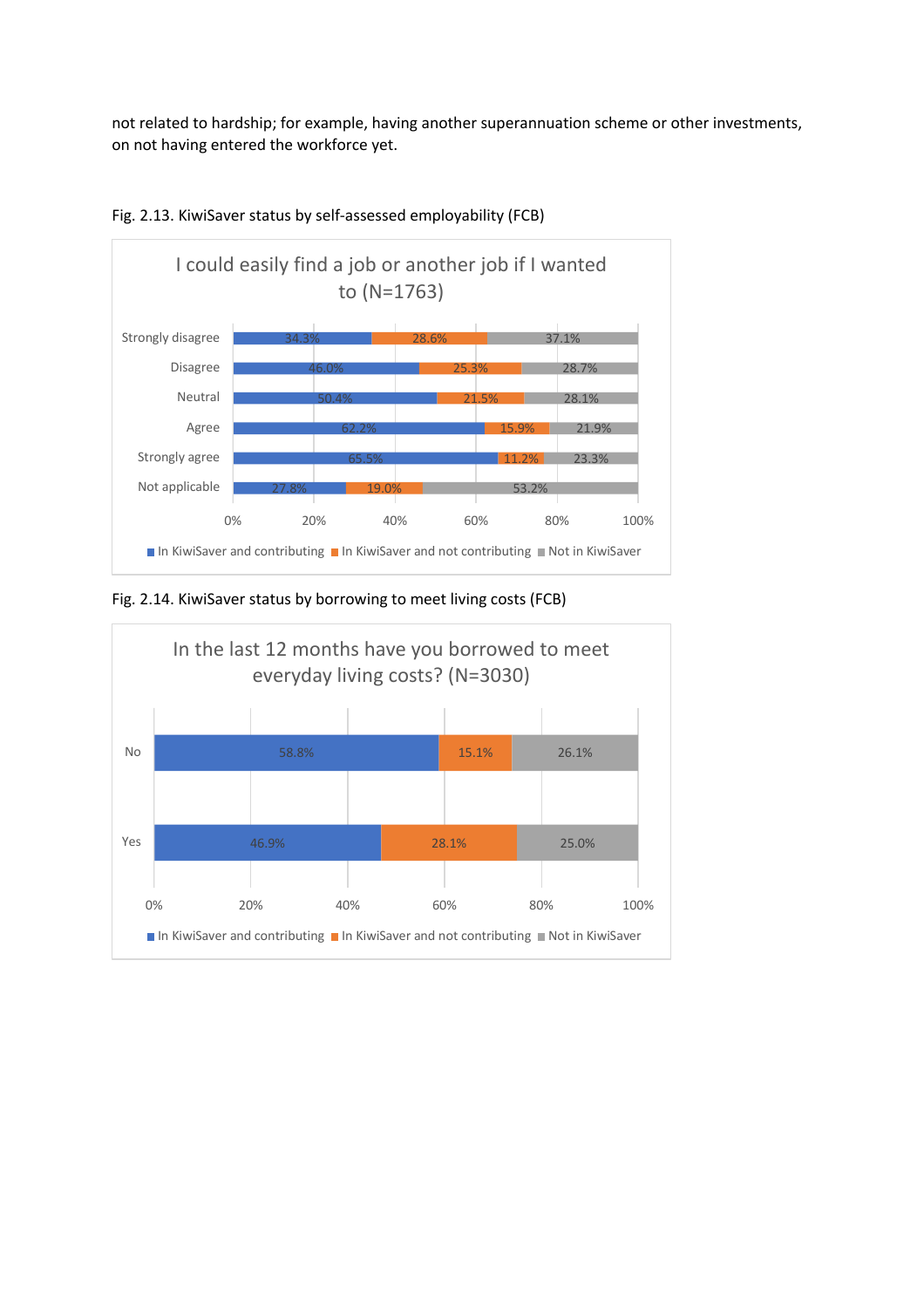



#### 2.4. Reasons for not being in KiwiSaver

Respondents who were not in KiwiSaver were asked why they are not in KiwiSaver. 40% of the reasons given by respondents were due to a lack of, or insufficient, income. Other common reasons were having other investments (selected mostly by older respondents) and lack of knowledge about KiwiSaver (Table 2.16).

| Table 2.16. What are the reasons you are not in KiwiSaver? [Base:<br>respondents who are not in KiwiSaver]; respondents could select |           |         |
|--------------------------------------------------------------------------------------------------------------------------------------|-----------|---------|
| more than one answer (KS)                                                                                                            | Frequency | Percent |
| I have an income, but I cannot afford KiwiSaver                                                                                      | 101       | 21.9%   |
| I have other savings/investments that will secure a comfortable<br>retirement for me                                                 | 90        | 19.5%   |
| I do not know enough about KiwiSaver                                                                                                 | 88        | 19.1%   |
| I have currently no income                                                                                                           | 82        | 17.8%   |
| Don't feel comfortable with the risk                                                                                                 | 63        | 13.7%   |
| Other (please specify)                                                                                                               | 61        | 13.2%   |
| I am afraid that the government may change the rules to the<br>disadvantage of KiwiSaver members                                     | 54        | 11.7%   |
| Have never been employed                                                                                                             | 24        | 5.2%    |
| KiwiSaver fees are too high                                                                                                          | 21        | 4.6%    |
| My preferred investments options are not available in KiwiSaver                                                                      | 18        | 3.9%    |
| Total                                                                                                                                | 461       | >100.0  |

Among the 13% of respondents who selected "other" reasons, the most common explanation was that they were not eligible due to non-resident status (the survey did not exclude respondents on temporary visas). Other reasons included advice from accountant or being too close to retirement to benefit from signing up.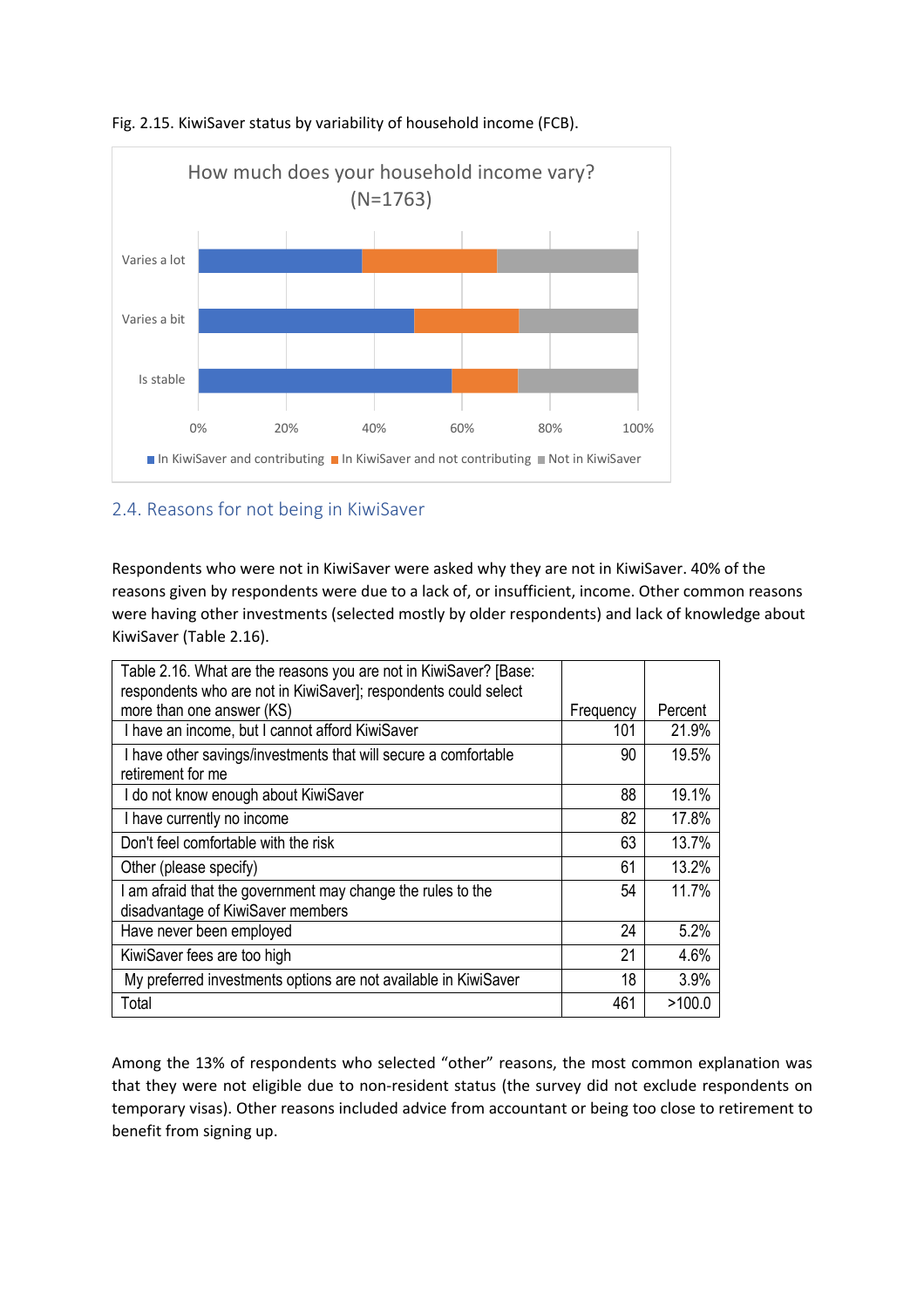Older respondents (50-64 years old) were more likely to select the response "I have other savings/investments" than younger age groups, whereas lack of knowledge was the top reason selected by those aged 18-33 (Fig. 2.17).



Fig. 2.17. Reasons respondent not in KiwiSaver, by age group (KS)

Male respondents were more likely to select "I have other savings/investments…" as a reason for not being in KiwiSaver (24%), compared to women (14.5%).<sup>10</sup> This is consistent with the ANZ Financial Wellbeing Survey which has found that women are less likely than men to hold investments.

<sup>&</sup>lt;sup>10</sup> The difference is statistically significant at the 0.05 level.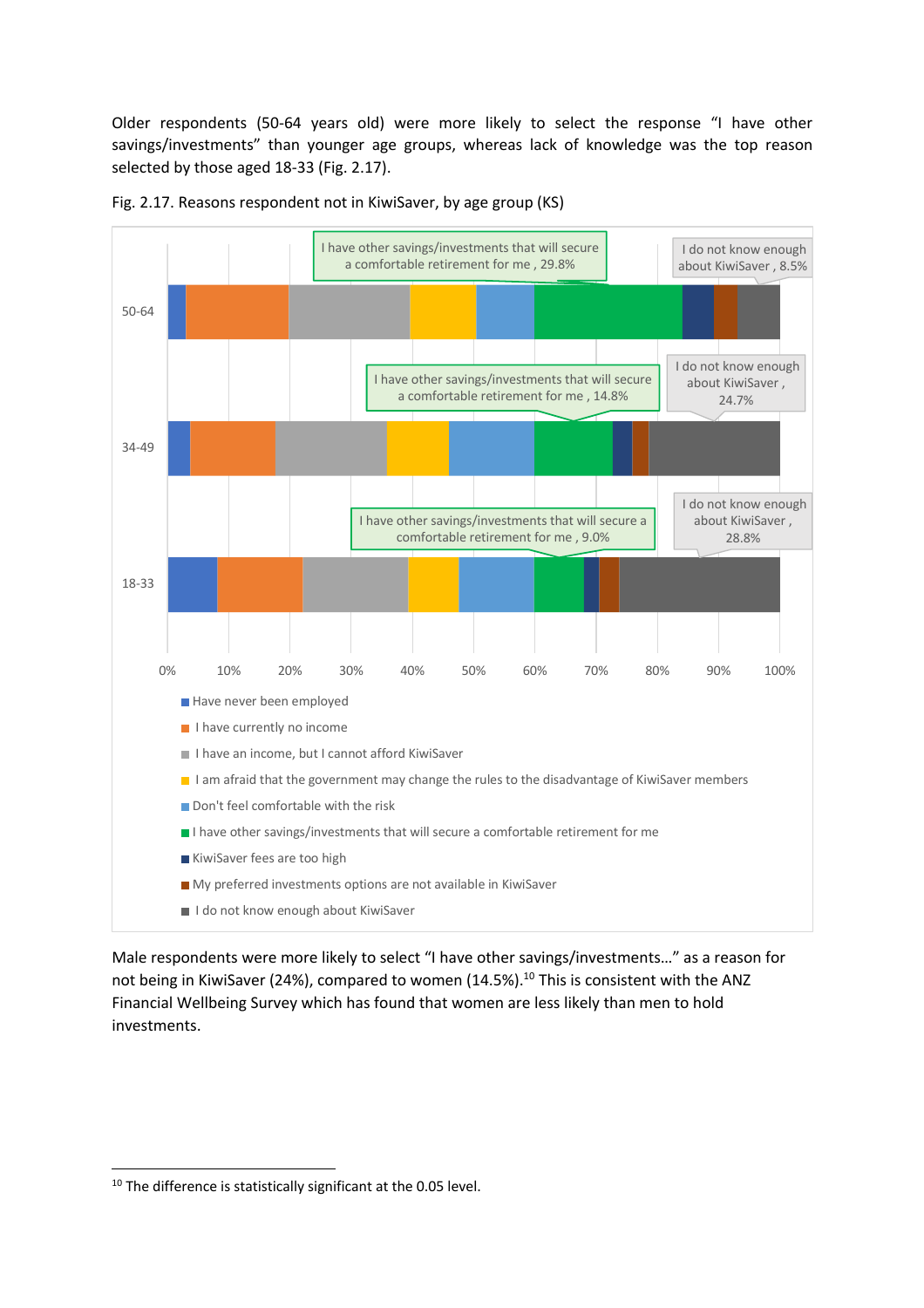### 2.5 Selecting a KiwiSaver fund

The majority (75%) of respondents who are in KiwiSaver selected their fund. There is little difference between age groups – those aged 50 and over are slightly more likely to have selected their fund.

| Table 2.17. Did you select your KiwiSaver fund? [Base: respondents in   Frequency<br>KiwiSaver] (KS) |      | Percent |
|------------------------------------------------------------------------------------------------------|------|---------|
| No, I'm in the default fund / Don't know                                                             | 393  | 24.8%   |
| Yes                                                                                                  | 1192 | 75.2%   |
| Total                                                                                                | 1585 | 100.0%  |

Fig. 2.18. KiwiSaver fund selection by age group (KS).



Performance was the main criterion for fund selection, selected by over 60% of respondents who selected their own fund. Fees (36%) and risk level (31%) were the other two most important factors when selecting a fund (Table 2.19). Fees were more important for the 18-33 age group than for older respondents (Table 2.20).

| Table 2.19. What was most important for you when choosing the<br>KiwiSaver fund? [Base: respondents who selected their KiwiSaver |           |         |
|----------------------------------------------------------------------------------------------------------------------------------|-----------|---------|
| fund] Respondents could select up to 3 answers (KS)                                                                              | Frequency | Percent |
| Performance (returns)                                                                                                            | 730       | 61.2%   |
| Fees                                                                                                                             | 433       | 36.3%   |
| Risk level                                                                                                                       | 374       | 31.4%   |
| Confidence in the fund manager                                                                                                   | 293       | 24.6%   |
| Ethical investment                                                                                                               | 132       | 11.1%   |
| Recommendation from a financial advisor                                                                                          | 131       | 11.0%   |
| Communication                                                                                                                    | 110       | 9.2%    |
| Recommendation from someone else                                                                                                 | 82        | 6.9%    |
| Other                                                                                                                            | 82        | 6.9%    |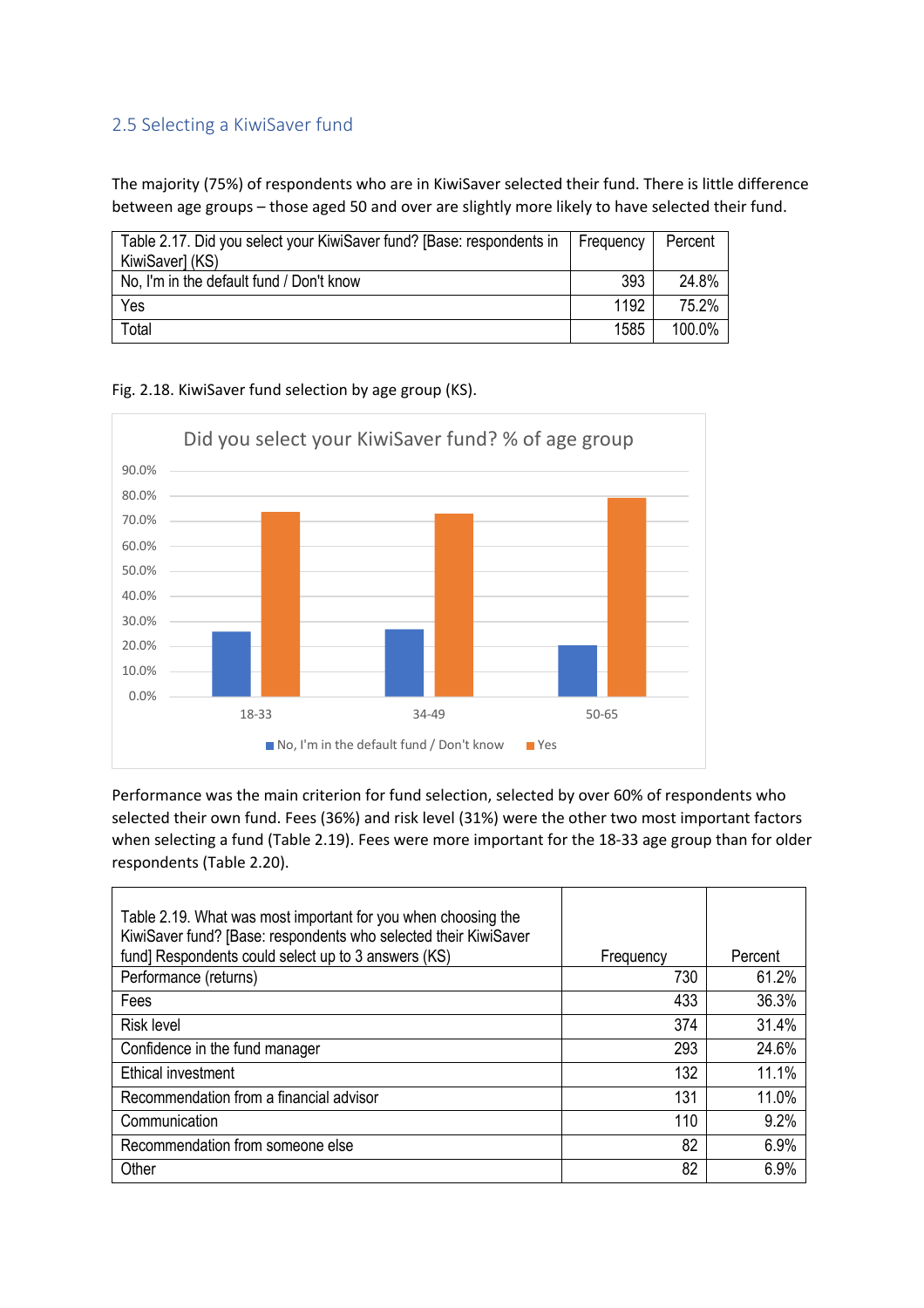| $\cdot$ .<br>Advertising<br>w |     | 0.5%       |
|-------------------------------|-----|------------|
| Total                         | 192 | $.100.0\%$ |

| Table 2.20. What was most important for you when choosing the   |        |        |        |
|-----------------------------------------------------------------|--------|--------|--------|
| KiwiSaver fund? [Base: respondents who selected their KiwiSaver | 18-33  | 34-49  | 50-65  |
| fund] Respondents could select up to 3 answers]                 | vears  | vears  | vears  |
| Fees                                                            | 40.9%  | 37.4%  | 30.2%  |
| Performance (returns)                                           | 59.1%  | 64.7%  | 59.5%  |
| Ethical investment                                              | 13.8%  | 10.4%  | 9.0%   |
| Communication                                                   | 9.8%   | 8.9%   | 9.0%   |
| Confidence in the fund manager                                  | 17.3%  | 22.6%  | 34.8%  |
| <b>Risk level</b>                                               | 31.1%  | 30.1%  | 33.2%  |
| Recommendation from a financial advisor                         | 12.5%  | 9.9%   | 10.6%  |
| Recommendation from someone else                                | 8.8%   | 5.2%   | 6.8%   |
| Advertising                                                     | 1.0%   | 0.5%   | 0.0%   |
|                                                                 | 100.0% | 100.0% | 100.0% |

## 2.6. Profiles of non-contributing members

- 21% of women are in KS but not contributing, compared to 15% of men
- Non-contributing (while being enrolled in KiwiSaver) is highest in the 18-33 age group (20% of this age groups is enrolled but not contributing)
- 54% of people who fulfil all of the following conditions are enrolled but not contributing:  $^{11}$ not employed, living in own home with a mortgage and being a stay at home parent or carer. The majority of such respondents are female. These respondents probably have an employed spouse (the household can afford a mortgage). Being a stay at home parent while not contributing to KiwiSaver disadvantages women because they miss out on the government contribution. One respondent wrote in an open-ended comment field that she counts on her husband's KiwiSaver to get by.
- 47% of people who fulfil all of the following conditions: unemployed, renting and aged 18-34 years are in KiwiSaver but not contributing (non-employed renters 35+ are more likely to not be in KiwiSaver at all - 43% of them are not enrolled). Employment and related income seem to be the biggest factor here; however, much of this group is likely to be between jobs or studying and may restart their contributions when they return to paid employment.
- Out of those who are employed, Maori employed part-time have the highest rate of noncontributing - 28% not contributing (compared to 11% of non-Maori who are employed part time). This may reflect lower wages, fewer hours or having family commitments which make contribution unfeasible.

 $11$  CHAID algorithm was used to identify these profiles.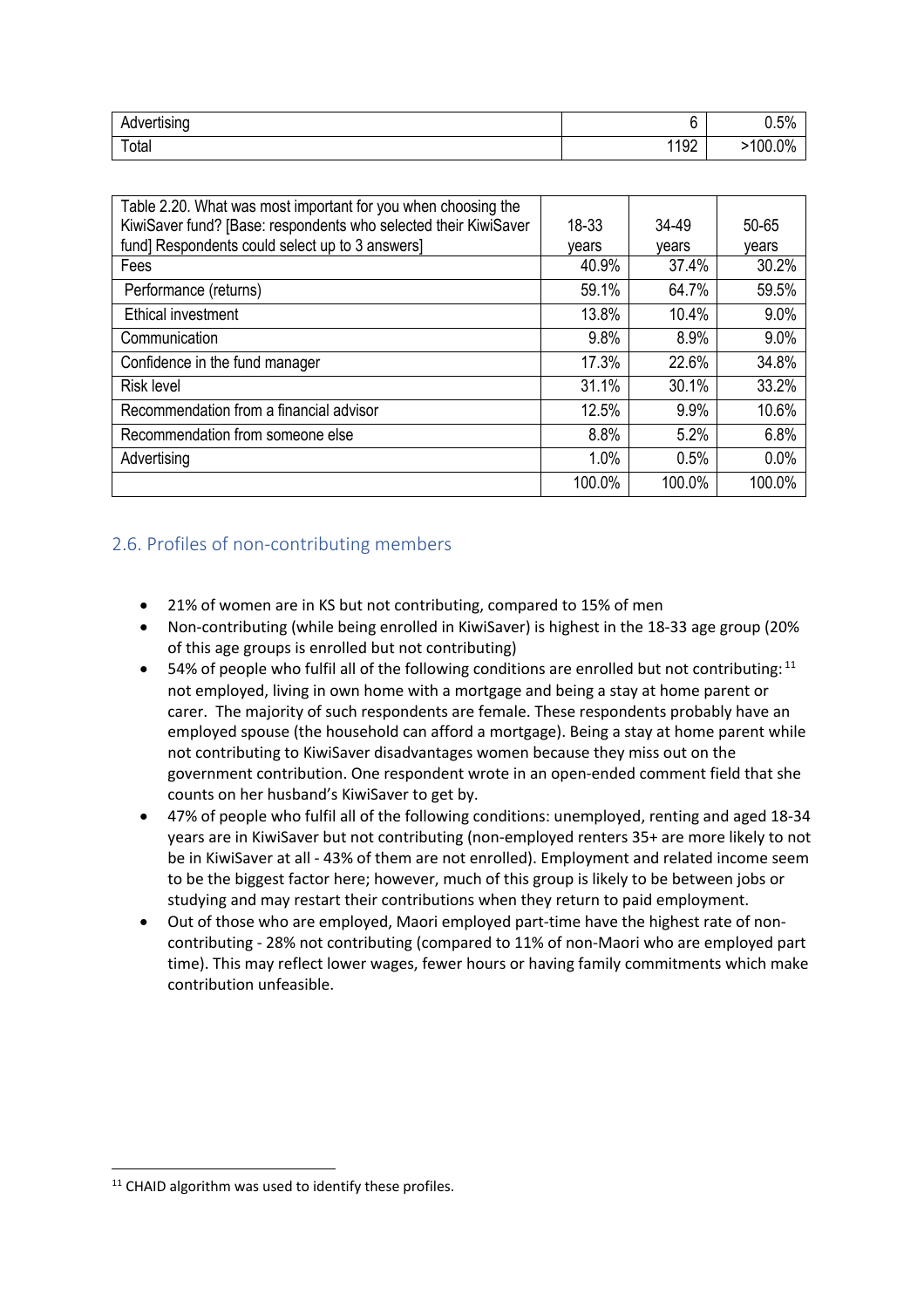# 3. Public opinion on Kiwisaver fees and ethical investment in KiwiSaver

#### 3.1. Data

The source of data for this section is the KiwiSaver survey (KS) of 2,046 New Zealanders aged 18-64 conducted by the Commission in April 2019.

#### 3.2. Executive summary

- **Fees matter, especially for younger KiwiSaver members**:
	- o For over one third of KiwiSaver members (36%), fees are important when selecting a KiwiSaver fund
	- $\circ$  Fees are important for 41% of 18-33 year olds when selecting a KiwiSaver fund
	- $\circ$  Fees are the second most important consideration when selecting a KiwiSaver fund (after fund performance)
- **A majority support capping KiwiSaver fees**
	- o More than half of respondents (55%) support a fee cap for all KiwiSaver funds, and a further 12% support a fee cap for default funds only
- **Fees are important for those already enrolled but are not a barrier to joining**
	- o Despite the importance of fees for current KiwiSaver members, less than 5% of KiwiSaver non-members indicated fees as a reason why they are not in KiwiSaver
- **Ethical investment is important**
	- o Only 26% overall, and 18% of contributing KiwiSaver members, are NOT interested at all in ethical investment
- **Animal cruelty, worker exploitation, whaling and pornography topped the list of activities that respondents would like to see excluded from what an ethical investment fund invests in**
	- o Each of the above activities was expected to be excluded by over 70% of respondents
	- o Nuclear power, pornography and fossil fuels were rejected by female respondents at a much higher rate than by male respondents
	- o Younger respondents rejected investment in fossil fuels at a higher rate than older respondents.
- **A majority are satisfied with available ethical investment options within KiwiSaver, but women and ethnic minorities are less satisfied**
	- o Among those in KiwiSaver and contributing, 70% were satisfied with the range of ethical investment options
	- o This high level of satisfaction is a surprise because most ethical investment funds do not meet the expectations reported by survey participants
	- o Female respondents show higher levels of dissatisfaction with available ethical investment options compared to sample average. Of those dissatisfied with ethical investment options, 64% are female.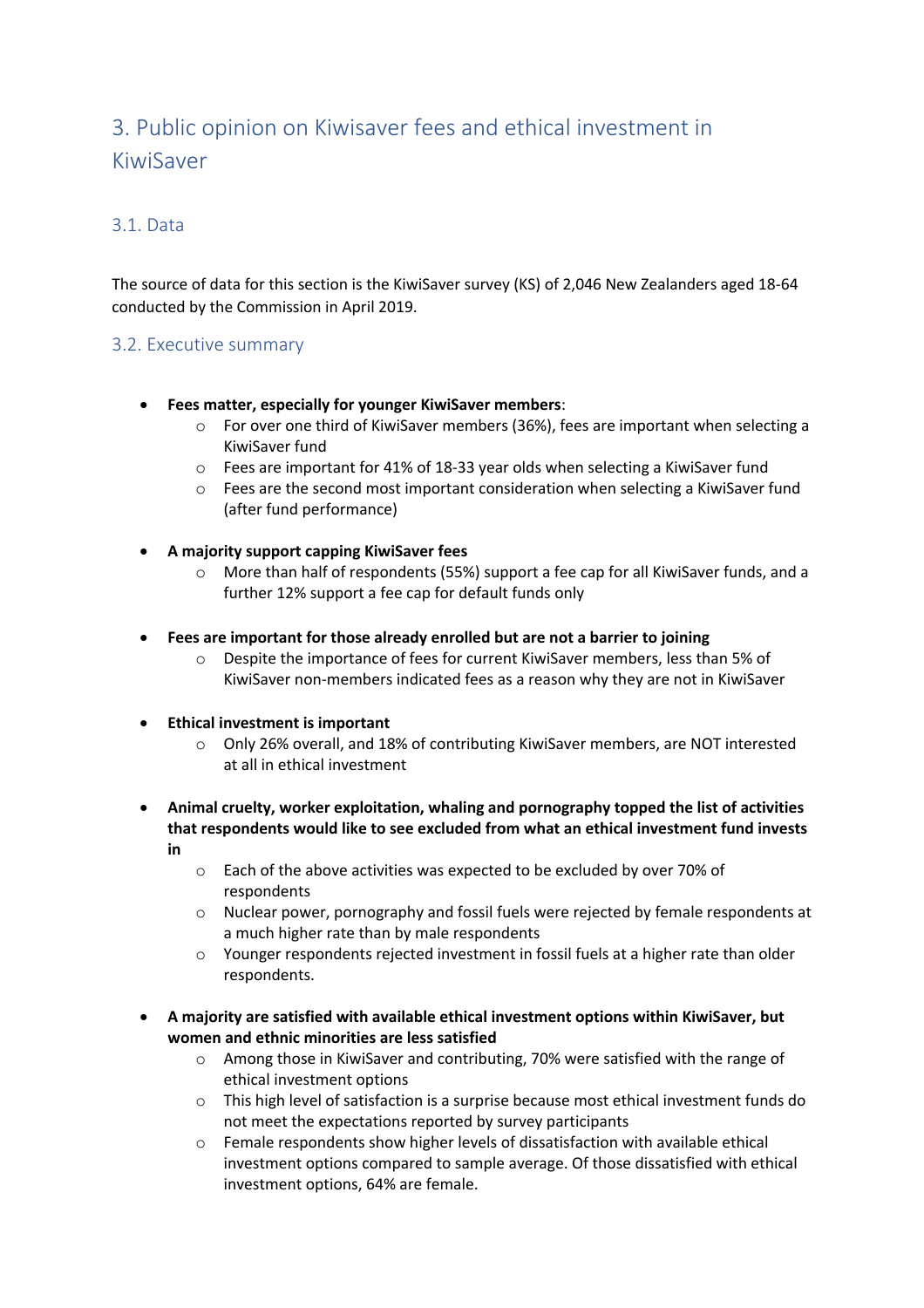o Maori and Pacific respondents also show higher levels of dissatisfaction with available ethical investment options, but these data need to be interpreted with caution due to small sample sizes

### 3.3. Opinion on KiwiSaver fees

Table 2.20 shows that fees and ethical investment were more important for 18-33-year olds choosing their KiwiSaver fund than for respondents in older age groups:

However, for those not in KiwiSaver, the main barriers to joining KiwiSaver did not include fees or limited investment options. Instead, unaffordability, having other retirement savings and lack of knowledge were the top three reasons why respondents did not join KiwiSaver (Table 3.1):

| Table 3.1. What are the reasons you are not in KiwiSaver? [Base:    | No. of      | Percent |
|---------------------------------------------------------------------|-------------|---------|
| respondents who are not in KiwiSaver] Respondents could select more | respondents |         |
| than one answer                                                     |             |         |
| I have an income, but I cannot afford KiwiSaver                     | 101         | 21.9%   |
| I have other savings/investments that will secure a comfortable     | 90          | 19.5%   |
| retirement for me                                                   |             |         |
| I do not know enough about KiwiSaver                                | 88          | 19.1%   |
| I have currently no income                                          | 82          | 17.8%   |
| Don't feel comfortable with the risk                                | 63          | 13.7%   |
| Other                                                               | 61          | 13.2%   |
| am afraid that the government may change the rules to the           | 54          | 11.7%   |
| disadvantage of KiwiSaver members                                   |             |         |
| Have never been employed                                            | 24          | 5.2%    |
| KiwiSaver fees are too high                                         | 21          | 4.6%    |
| My preferred investments options are not available in KiwiSaver     | 18          | 3.9%    |
| Total                                                               | 461         | 100%    |

A flat fee was the most supported fee option among respondents who are enrolled in KiwiSaver. 44% of these respondents preferred it over a percentage fee (13%) or a combination of both (20%) (Table 3.2):

| Table 3.2. When selecting a KiwiSaver fund, do you prefer a flat fee,<br>percentage of balance fee or a combination of both? [Base: those in<br>KiwiSaver] | No. of<br>respondents | Percent |
|------------------------------------------------------------------------------------------------------------------------------------------------------------|-----------------------|---------|
|                                                                                                                                                            |                       |         |
| A flat fee (everyone pays the same amount)                                                                                                                 | 695                   | 43.8%   |
| A percentage fee (people who have higher KiwiSaver balance pay more)                                                                                       | 212                   | 13.4%   |
| A combination of flat and percentage fee                                                                                                                   | 309                   | 19.5%   |
| No opinion                                                                                                                                                 | 369                   | 23.3%   |
| Total                                                                                                                                                      | 1585                  | 100%    |

More than half of respondents (55%) support a fee cap for all KiwiSaver funds, and a further 12% support a fee cap for default funds only (Table 3.3):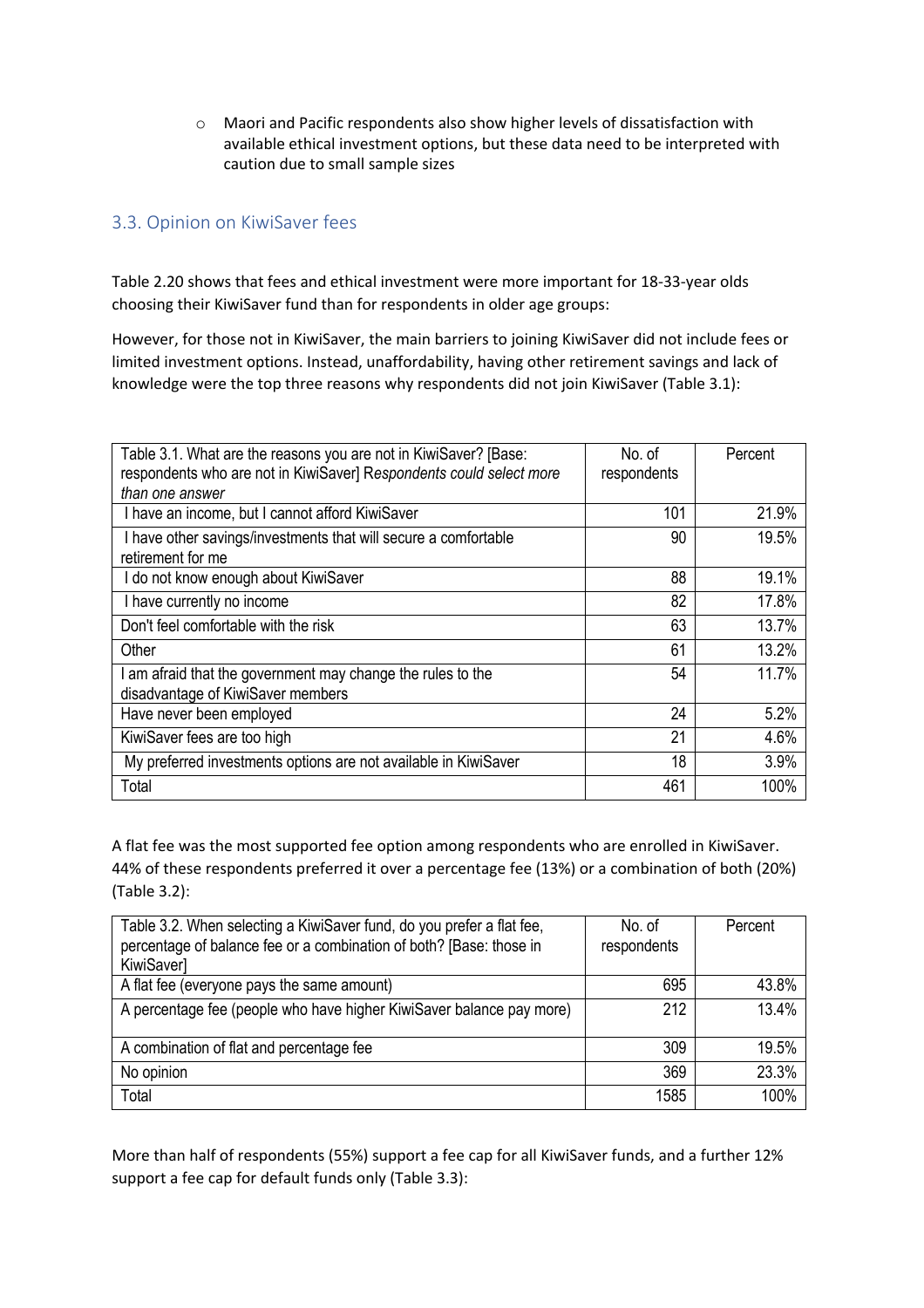| Table 3.3. Should there be a KiwiSaver fee cap? [Base: those in | No. of      | Percent |
|-----------------------------------------------------------------|-------------|---------|
| <b>KiwiSaver]</b>                                               | respondents |         |
| No - after-fee returns are what matters                         | 353         | 22.3%   |
| No, fund managers have the right to set their fees              | 166         | 10.5%   |
| Yes, but only for default providers                             | 186         | 11.7%   |
| Yes, for all KiwiSaver funds                                    | 880         | 55.5%   |
| Total                                                           | 1585        | 100%    |

Those aged 50-64 were more likely to support a fee cap on all funds, and those aged 18-33 a fee cap for default providers only. Younger respondents were more likely to be against a fee cap, compared to older respondents. Fees matter to the 18-33 age group more than for older age groups but the 18-33 age group is also more likely to agree to leave fees to the market (Table 3.4.):

| Table 3.4. Should there be a KiwiSaver fee cap?    | $18-33$ years | 34-49   | 50-65   | Total  |
|----------------------------------------------------|---------------|---------|---------|--------|
|                                                    |               | vears   | vears   |        |
| No - after-fee returns are what matters            | 25.6%         | 22.0%   | 18.8%   | 22.3%  |
| No, fund managers have the right to set their fees | 16.3%         | $8.6\%$ | $6.0\%$ | 10.5%  |
| Yes, but only for default providers                | 15.9%         | 11.0%   | 7.8%    | 11.7%  |
| Yes, for all KiwiSaver funds                       | 42.2%         | 58.4%   | 67.4%   | 55.5%  |
| Total                                              | 100.0%        | 100.0%  | 100.0%  | 100.0% |

#### 3.4. Opinion on ethical investment

Animal cruelty, worker exploitation, whaling, pornography and weapons topped the list of activities that respondents would like to see excluded from an ethical investment fund (Table 3.5). There were differences by age and sex. For example, younger respondents were more likely to want to exclude fossil fuels, compared to older respondents (Table 3.6).

| Table 3.5. What do you expect from an ethical investment fund to NOT invest | No. of      | Percent |
|-----------------------------------------------------------------------------|-------------|---------|
| in? Respondents could select any number of answers                          | respondents |         |
| Animal cruelty                                                              | 1602        | 78.3%   |
| Companies that exploit workers / break labour laws                          | 1550        | 75.8%   |
| Whaling                                                                     | 1499        | 73.3%   |
| Pornography                                                                 | 1482        | 72.4%   |
| Any weapons                                                                 | 1310        | 64.0%   |
| Gambling                                                                    | 1300        | 63.5%   |
| Military weapons                                                            | 1297        | 63.4%   |
| Tobacco                                                                     | 1281        | 62.6%   |
| Nuclear power                                                               | 1086        | 53.1%   |
| Alcohol                                                                     | 877         | 42.9%   |
| <b>Fossil fuels</b>                                                         | 833         | 40.7%   |
| Genetic engineering                                                         | 755         | 36.9%   |
| Other                                                                       | 57          | 2.8%    |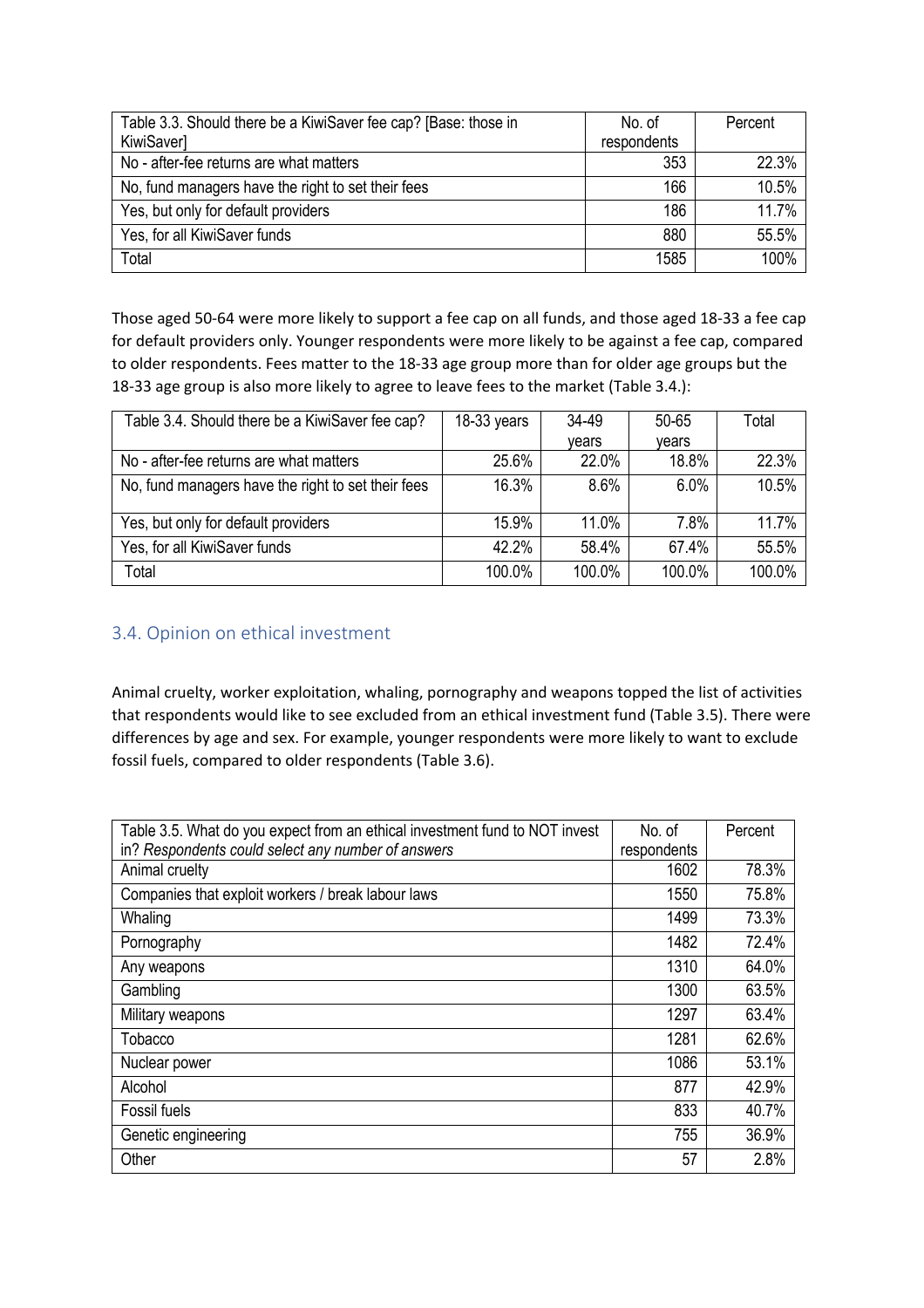| $\sim$<br>otal | ∩∩<br>$\sim$<br>. I4F<br>- rv<br>∼∽ | `ባ% |
|----------------|-------------------------------------|-----|
|                |                                     |     |

| Table 3.6. What do you expect from an ethical investment fund to NOT | 18-33 | 34-49 | 50-65      |
|----------------------------------------------------------------------|-------|-------|------------|
| invest in? Respondents could select any number of answers            | vrs   | yrs   | <b>Vrs</b> |
| Military weapons                                                     | 54.4% | 65.2% | 70.4%      |
| Any weapons                                                          | 58.8% | 63.6% | 69.7%      |
| Tobacco                                                              | 58.7% | 63.0% | 66.1%      |
| Alcohol                                                              | 44.5% | 41.7% | 42.5%      |
| Gambling                                                             | 62.5% | 62.5% | 65.7%      |
| Nuclear power                                                        | 53.6% | 54.7% | 50.7%      |
| Animal cruelty                                                       | 74.0% | 78.1% | 82.8%      |
| Fossil fuels                                                         | 45.9% | 41.8% | 34.3%      |
| Whaling                                                              | 67.1% | 75.7% | 76.7%      |
| Pornography                                                          | 67.0% | 70.3% | 80.3%      |
| Companies that exploit workers / break labour laws                   | 71.0% | 74.3% | 82.2%      |
| Genetic engineering                                                  | 30.0% | 39.9% | 40.4%      |

Female respondents were more likely than male respondents to exclude any of the listed activities. In particular, nuclear power, pornography and fossil fuels were rejected by female respondents at a much higher rate than by male respondents (Table 3.7):

| Table 3.7. What do you expect from an ethical investment fund to<br>NOT invest in? | Male | Female | <b>Difference</b><br>$(F-M)$ |
|------------------------------------------------------------------------------------|------|--------|------------------------------|
| Nuclear power                                                                      | 41%  | 64%    | 24%                          |
| Pornography                                                                        | 63%  | 81%    | 18%                          |
| Fossil fuels                                                                       | 31%  | 49%    | 18%                          |
| Gambling                                                                           | 56%  | 70%    | 14%                          |
| Alcohol                                                                            | 35%  | 49%    | 14%                          |
| Genetic engineering                                                                | 30%  | 43%    | 13%                          |
| Any weapons                                                                        | 57%  | 70%    | 13%                          |
| Military weapons                                                                   | 58%  | 68%    | 10%                          |
| Companies that exploit workers / break labour laws                                 | 70%  | 80%    | 10%                          |
| Animal cruelty                                                                     | 73%  | 83%    | 9%                           |
| Tobacco                                                                            | 58%  | 66%    | 8%                           |
| Whaling                                                                            | 69%  | 77%    | 7%                           |

More than half of respondents were satisfied with the range of ethical investment options available in KiwiSaver. Among those in KiwiSaver and contributing, 70% were satisfied with the range of ethical investment options. This is a surprise in the light of high standards for ethical investment, revealed by the data above: most ethical investment funds do not meet these standards. Of those dissatisfied with ethical investment options available, 64% are female (Table 3.8).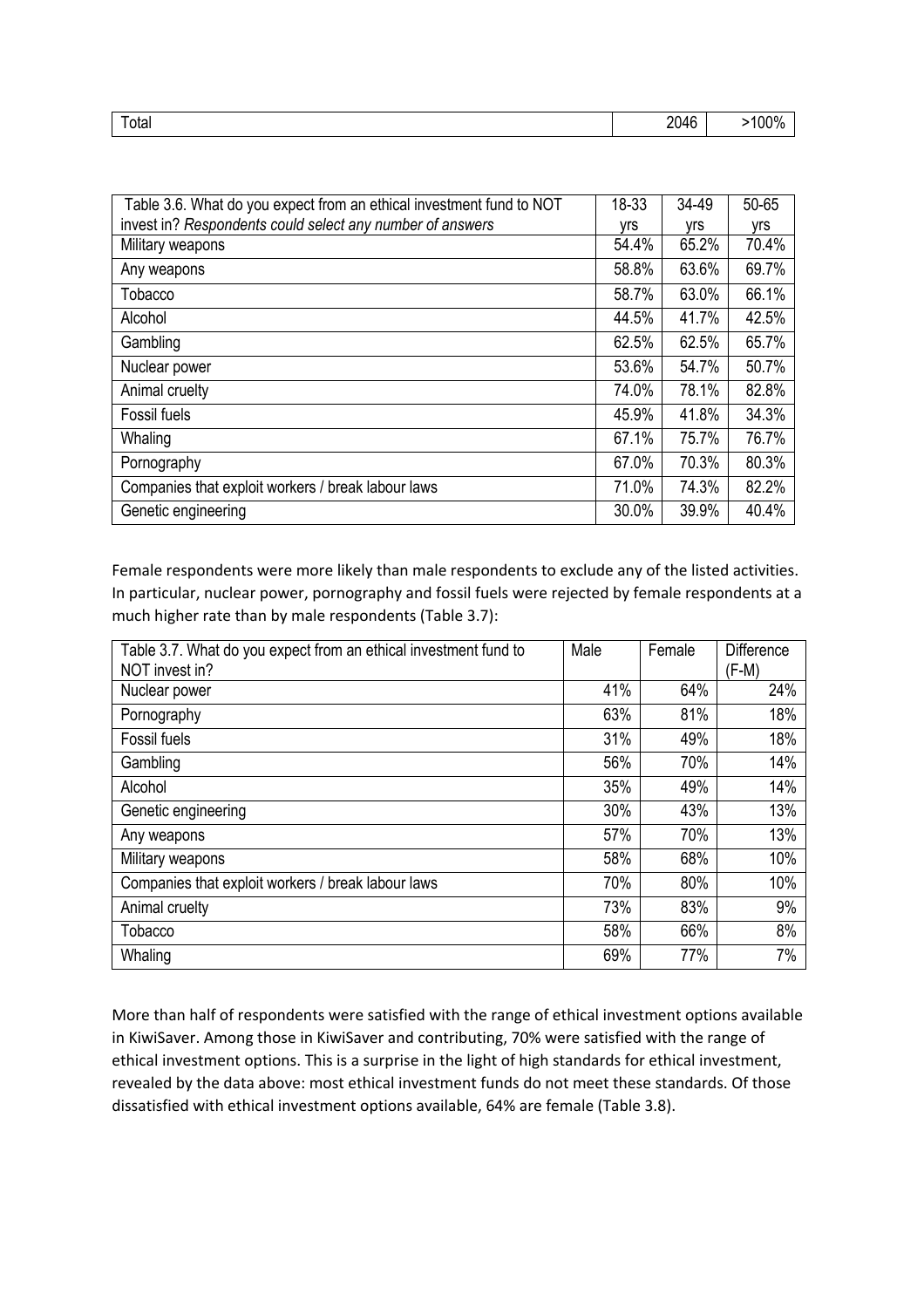| Table 3.8. Are you satisfied with the range | Yes, I'm in   | Yes, I'm in      | No, I'm not | Overall |
|---------------------------------------------|---------------|------------------|-------------|---------|
| of ethical investment options offered by    | KiwiSaver and | KiwiSaver, but I | in          |         |
| KiwiSaver providers?                        | I'm making    | am not making    | KiwiSaver   |         |
|                                             | contributions | contributions    |             |         |
| Yes                                         | 69.5%         | 57.9%            | 34.1%       | 59.4%   |
| <b>No</b>                                   | 12.1%         | 19.3%            | 19.1%       | 15.0%   |
| Not interested in ethical investment        | 18.4%         | 22.8%            | 46.9%       | 25.6%   |
| Total                                       | 100.0%        | 100.0%           | 100.0%      | 100.0%  |

Only 26% of all respondents (and 18% of contributing KiwiSaver members), are not interested at all in ethical investment. This suggests that the overwhelming majority of KiwiSaver members are interested in ethical investment. However, only a minority selected ethical investment when asked about the criteria for selecting a fund. A possible explanation is that respondents show social desirability bias (select the "right" answer) when asked about ethical investment directly, but their actual behaviour shows limited consideration of ethical investment in KiwiSaver funds.

# 4. Assets, liabilities and labour force participation

#### 4.1. Data sources

This section uses data from the Household Economic Survey, Labour Force Survey and Linked Employer-Employee Dataset (Statistics New Zealand), including customised data requests from CFFC to Statistics New Zealand.

## 4.2. Executive summary

- Net worth data shows a concentration of high asset values among a minority of respondents
- Net worth increases with age, as people accumulate assets and pay down debt. Those aged 65-74 years have the highest average net worth (NZ\$ 770,000).
- Over the last 3 years, there has been a decline in the mean average worth of 15-34-year olds
- The age when people first purchase property has been slowly increasing.
- 11% of people aged 65-74, and 4% of those aged 75 and over, still have a mortgage.
- Among those aged 65 and over, those who rate their health better tend to have higher net worth.
- 5.7% of NZ households owe more than they own
- The two groups with the lowest net wealth were single-parent households with dependent children, and renters.

#### 4.3. Individual net worth – average and median assets and liabilities

The table below shows a breakdown of mean and median values of individual assets and liabilities in New Zealand, 2018. Mean values (arithmetic averages) are, for all assets and liabilities, higher than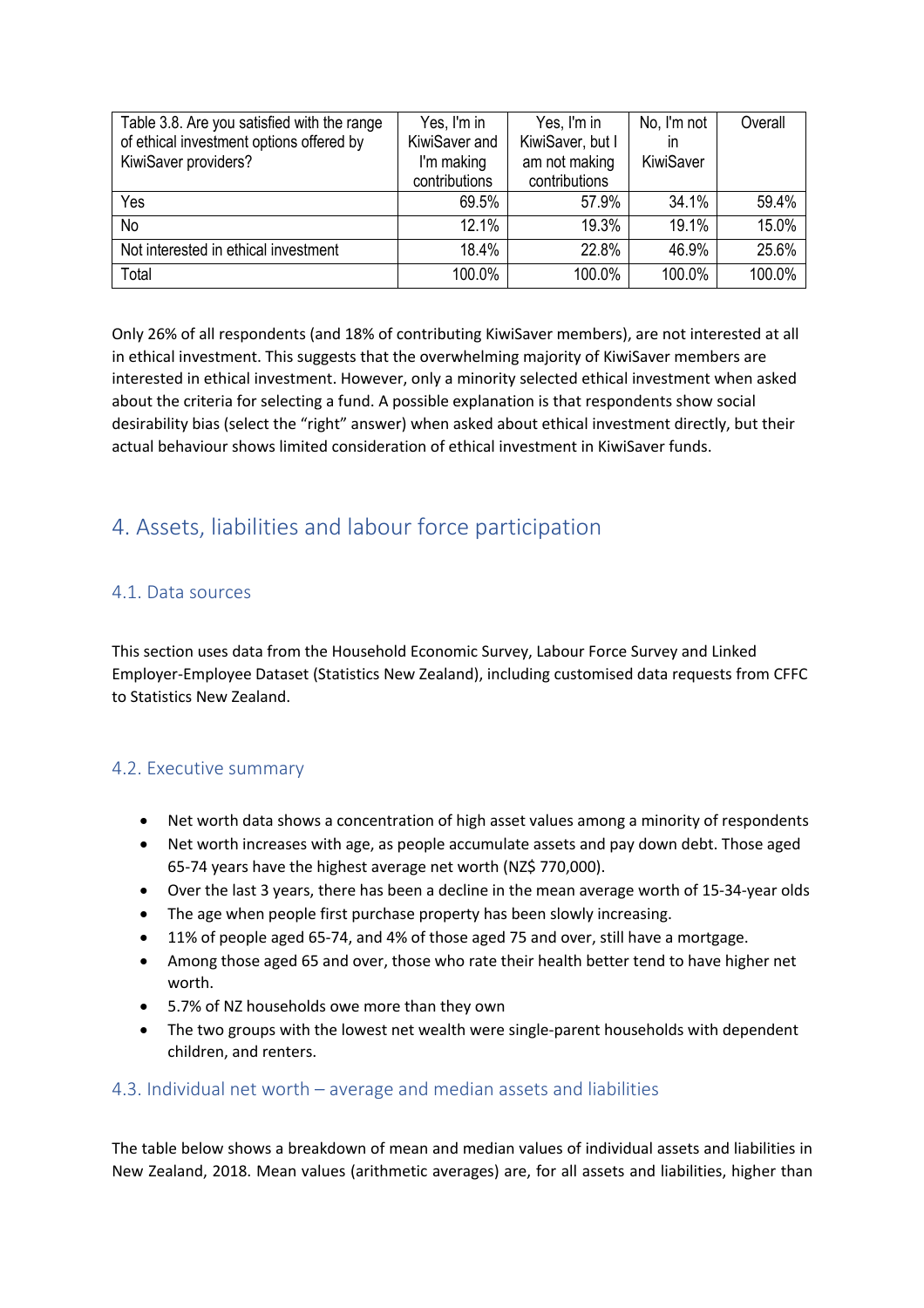median values (values separating the higher half from the lower half). This means that a small number of individuals have very high values of assets and/or liabilities; this applies especially to financial assets, such as shares and business equity. Because of this concentration of high asset values among a minority of respondents, the average values do not represent the "average New Zealander".

|                                                               | Median value<br>(thousands)<br>of dollars) for<br>those who<br>have this | Mean value<br>(thousands<br>of dollars) for<br>those who<br>have this | What % of<br>population<br>have this | population<br>mean (mean<br>value<br>(thousands of<br>dollars) per<br>person<br>including those<br>who do not<br>have this |
|---------------------------------------------------------------|--------------------------------------------------------------------------|-----------------------------------------------------------------------|--------------------------------------|----------------------------------------------------------------------------------------------------------------------------|
| Table 4.1. Individual assets and liabilities<br><b>Assets</b> | asset/liability                                                          | asset/liability                                                       | asset                                | asset/liability)                                                                                                           |
| Owner-occupied dwellings                                      | 267                                                                      | 333                                                                   | 39%                                  | 129                                                                                                                        |
| Other real estate                                             | 229                                                                      | 345                                                                   | 9%                                   | 32                                                                                                                         |
| Consumer durables                                             | 30                                                                       | 44                                                                    | 91%                                  | 40                                                                                                                         |
| Valuables                                                     | $\overline{7}$                                                           | 18                                                                    | 20%                                  | 4                                                                                                                          |
| Total non-financial assets                                    | 104                                                                      | 224                                                                   | 91%                                  | 205                                                                                                                        |
| Currency and deposits                                         | 3                                                                        | 29                                                                    | 94%                                  | 28                                                                                                                         |
| Bonds and other debt securities                               | 12                                                                       | 106                                                                   | 1%                                   | 1                                                                                                                          |
| Equity in own unincorporated                                  |                                                                          |                                                                       |                                      |                                                                                                                            |
| enterprises                                                   | 50                                                                       | 313                                                                   | 4%                                   | 12                                                                                                                         |
| Total shares and other equity                                 | 213                                                                      | 740                                                                   | 18%                                  | 132                                                                                                                        |
| Mutual funds and other investment                             |                                                                          |                                                                       |                                      |                                                                                                                            |
| funds                                                         | 48                                                                       | 155                                                                   | 5%                                   | 7                                                                                                                          |
| Life insurance funds and annuities                            | 34                                                                       | 67                                                                    | 3%                                   | $\overline{2}$                                                                                                             |
| Pension funds                                                 | 15                                                                       | 37                                                                    | 52%                                  | 19                                                                                                                         |
| Other household financial assets                              | 15                                                                       | 117                                                                   | 7%                                   | 8                                                                                                                          |
| <b>Total financial assets</b>                                 | 17                                                                       | 217                                                                   | 97%                                  | 210                                                                                                                        |
| Total individual assets                                       | 168                                                                      | 421                                                                   | 98%                                  | 414                                                                                                                        |
| <b>Liabilities</b>                                            |                                                                          |                                                                       |                                      |                                                                                                                            |
|                                                               |                                                                          |                                                                       |                                      |                                                                                                                            |
| Owner-occupied residence loans                                | 122                                                                      | 151                                                                   | 24%                                  | 36                                                                                                                         |
| Other real estate loans                                       | 177                                                                      | 244                                                                   | $5\%$                                | 12                                                                                                                         |
| Consumer durable loans                                        | 1                                                                        | 2                                                                     | 9%                                   | 0                                                                                                                          |
| <b>Education loans</b>                                        | 15                                                                       | 21                                                                    | 14%                                  | 3                                                                                                                          |
| Other loans and liabilities                                   | $\overline{2}$                                                           | 9                                                                     | 46%                                  | 4                                                                                                                          |
| <b>Total individual liabilities</b>                           |                                                                          |                                                                       |                                      |                                                                                                                            |
|                                                               | 21                                                                       | 86                                                                    | 64%                                  | 55                                                                                                                         |
| Total individual net worth                                    | 92                                                                       | 359                                                                   | 100%                                 | 359                                                                                                                        |

The mean net worth is NZ\$ 359,000, and the median net worth is NZ\$ 92,000.

# 4.4. Age and net worth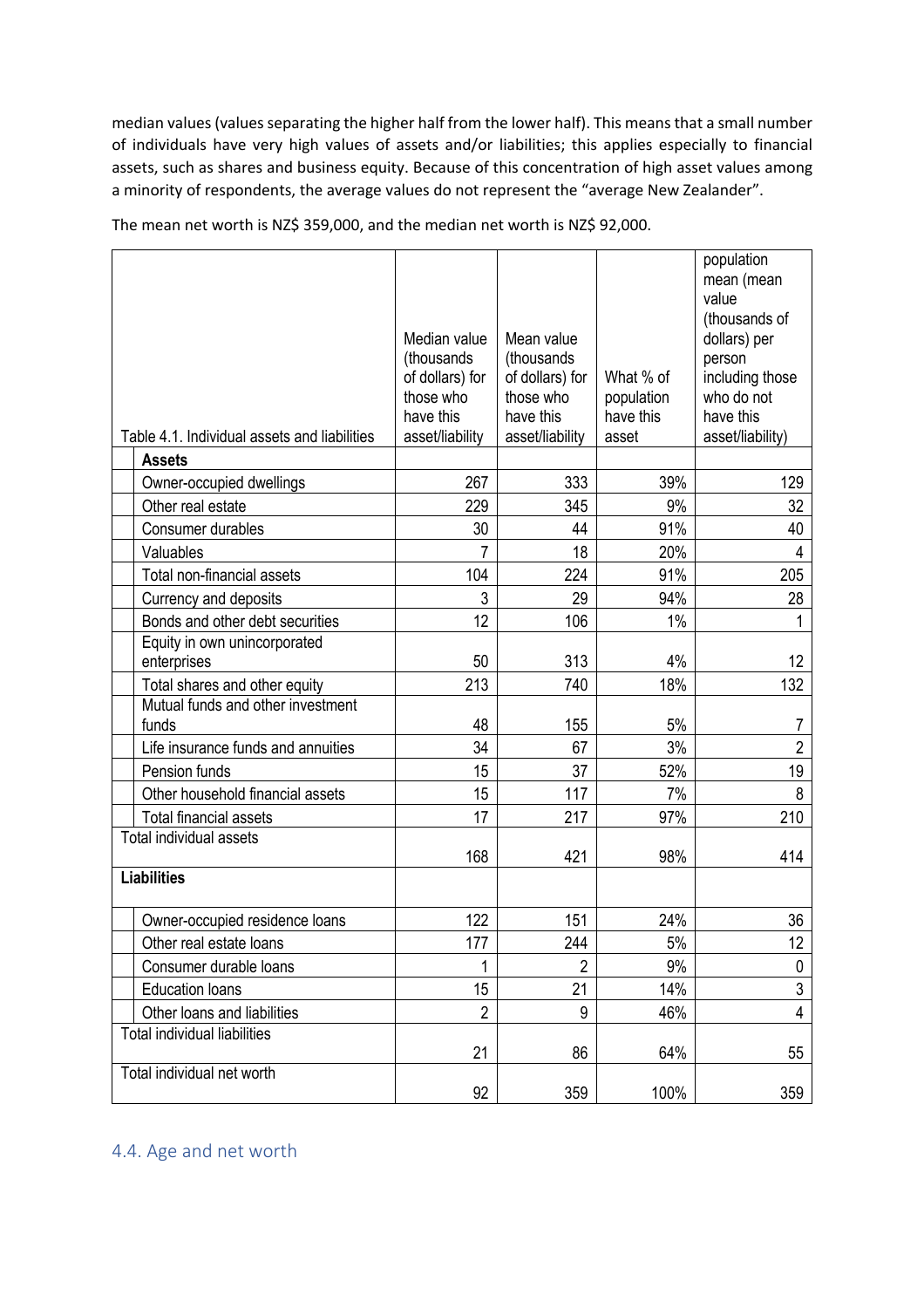Net worth increases with age, as people accumulate assets and pay down debt. Those aged 65-74 years have the highest average net worth (NZ\$ 770,000). Past this age, average net worth declines as people gradually spend their savings in retirement. Nonetheless, the eldest New Zealanders (75+) still have relatively high average net worth of NS\$ 588,000.

Over the last 3 years, there has been a decline in the mean average worth of 15-34-year olds, and an increase in the average net worth of those 35 and older. This suggests that younger people's wealthbuilding is delayed in time compared to 2015 (Table 4.2).

| Table 4.2. Individual net<br>worth by age group |                |                    |
|-------------------------------------------------|----------------|--------------------|
| Age group                                       | Mean (dollars) | % change 2015-2018 |
| $15 - 24$                                       | 7,000          | $-26.9$            |
| $25 - 34$                                       | 81,000         | $-15.3$            |
| $35 - 44$                                       | 245,000        | 11.1               |
| $45 - 54$                                       | 476,000        | 23.6               |
| $55 - 64$                                       | 668,000        | 20.3               |
| $65 - 74$                                       | 770,000        | 37.9               |
| $75+$                                           | 588,000        | 18.5               |

The percentage of people owning assets in different age groups shows that the rate of home ownership increases sharply in the 35-44 age group, compared to younger age groups, and then slowly increases with age.

The age when people first purchase property has been slowly increasing. In 2018, the overall median age when person first acquired property was 26 years and 7 months old. This median age of acquiring the first property is higher within younger age groups.

- 50% of homeowners aged 65-74 years acquired their first property before they were 26 years 4 months old
- 50% of homeowners aged 55-64 years acquired their first property before they were 26 years 8 months old
- 50% of homeowners aged 45-54 years acquired their first property before they were 27 years 1 month old
- 50% of homeowners aged 35-44 years acquired their first property before they were 27 years 7 months old

Ownership of other real estate peaks in the 55-64-year-old group, at 15%, and then declines (which may be linked to decumulation in retirement). The percentage of those with a mortgage is highest in the 35-54 age group and then declines. However, 11% of people aged 65-74, and 4% of those aged 75 and over, still have a mortgage.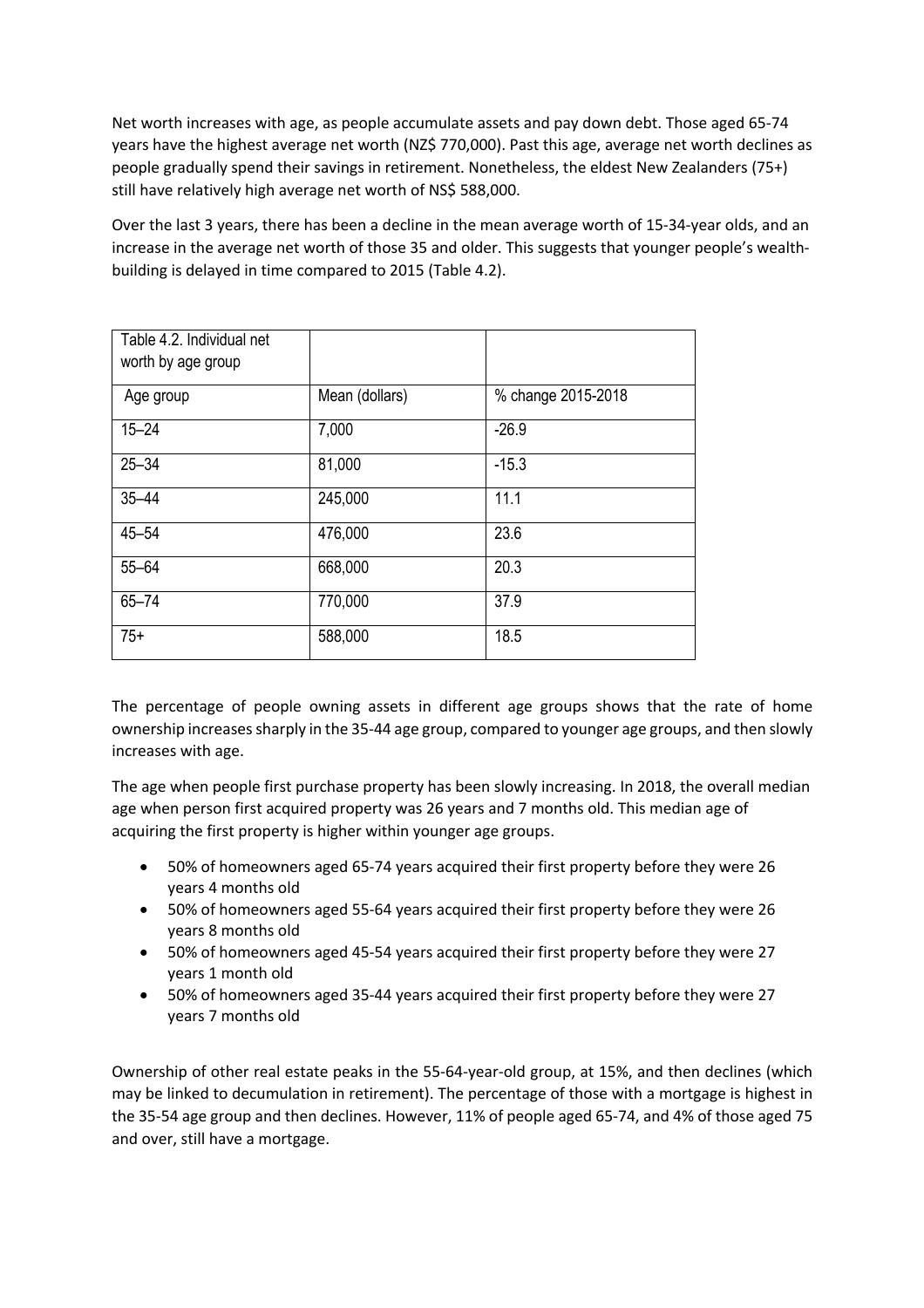Older people have mostly paid off their mortgages, other real estate loans and education loans, but 46% of 65-74-year olds and 31% of 75+ year olds have "other loans and liabilities". This is likely to be consumer debt, such as credit card balances. The percentages of those who have such debt within these age groups may seem high, but the average value of these debts is only NZ\$ 5,000, which should not be a burden considering the high net worth of these age groups (Table 4.3).

| Table 4.3. Percentage of people<br>within age group who report that they<br>have the asset/liability | $15 - 24$ | $25 - 34$ | $35 - 44$ | $45 - 54$ | $55 - 64$ | 65-74 | $75+$ |
|------------------------------------------------------------------------------------------------------|-----------|-----------|-----------|-----------|-----------|-------|-------|
| <b>Assets</b>                                                                                        |           |           |           |           |           |       |       |
| Owner-occupied dwellings                                                                             | 2%        | 22%       | 43%       | 53%       | 55%       | 59%   | 59%   |
| Other real estate                                                                                    | 1%        | 6%        | 11%       | 13%       | 15%       | 13%   | 8%    |
| Other non-financial assets                                                                           | 64%       | 94%       | 98%       | 98%       | 98%       | 98%   | 95%   |
| Total non-financial assets                                                                           | 64%       | 94%       | 98%       | 98%       | 98%       | 98%   | 95%   |
| Currency and deposits                                                                                | 89%       | 96%       | 95%       | 94%       | 95%       | 97%   | 98%   |
| Pension funds                                                                                        | 50%       | 65%       | 62%       | 60%       | 57%       | 26%   | 9%    |
| Other household financial assets                                                                     | 6%        | 17%       | 27%       | 38%       | 45%       | 46%   | 35%   |
| Total financial assets                                                                               | 91%       | 98%       | 98%       | 98%       | 98%       | 99%   | 98%   |
| Total individual assets                                                                              | 93%       | 99%       | 100%      | 100%      | 100%      | 100%  | 100%  |
| <b>Liabilities</b>                                                                                   |           |           |           |           |           |       |       |
| Owner-occupied residence loans                                                                       | 2%        | 21%       | 42%       | 44%       | 30%       | 11%   | 4%    |
| Other real estate loans                                                                              |           | 4%        | 7%        | 9%        | 7%        | 3%    | 1%    |
| <b>Education loans</b>                                                                               | 33%       | 29%       | 14%       | 5%        | 3%        | 1%    | 1%    |
| Other loans and liabilities                                                                          | 19%       | 53%       | 65%       | 63%       | 57%       | 46%   | 31%   |
| Total individual liabilities                                                                         | 44%       | 73%       | 82%       | 78%       | 68%       | 53%   | 33%   |

# 4.5. Ethnic inequalities in net worth

Net worth is correlated with age and life stage. Maori and Pacific Islanders have younger populations, so we would expect their net worth to be lower. However, Statistics New Zealand provided us with age-standardised data (net worth recalculated as if each ethnic group had the same age structure) and even then, ethnic disparities are evident. (Fig 4.5 and Table 4.6).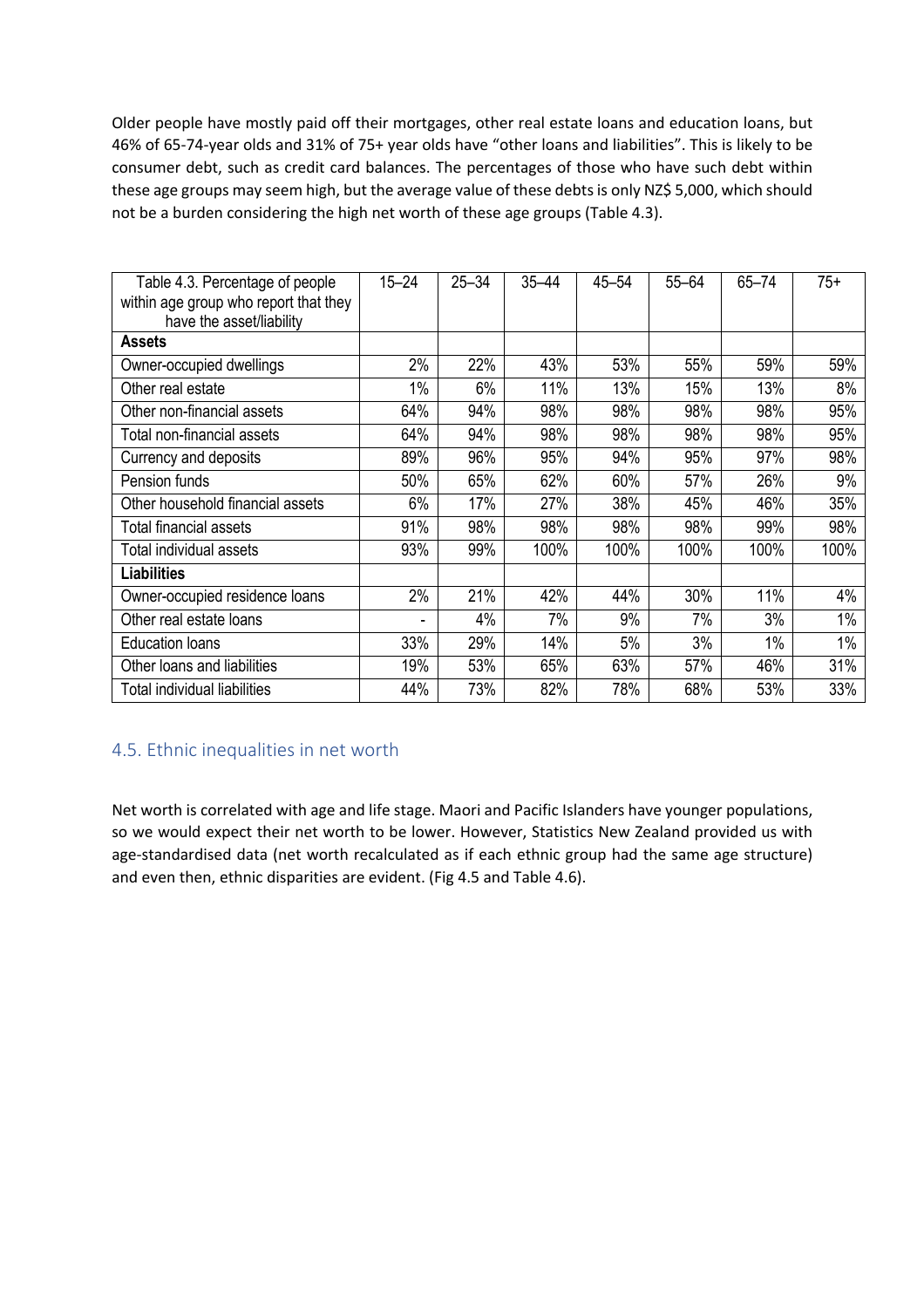

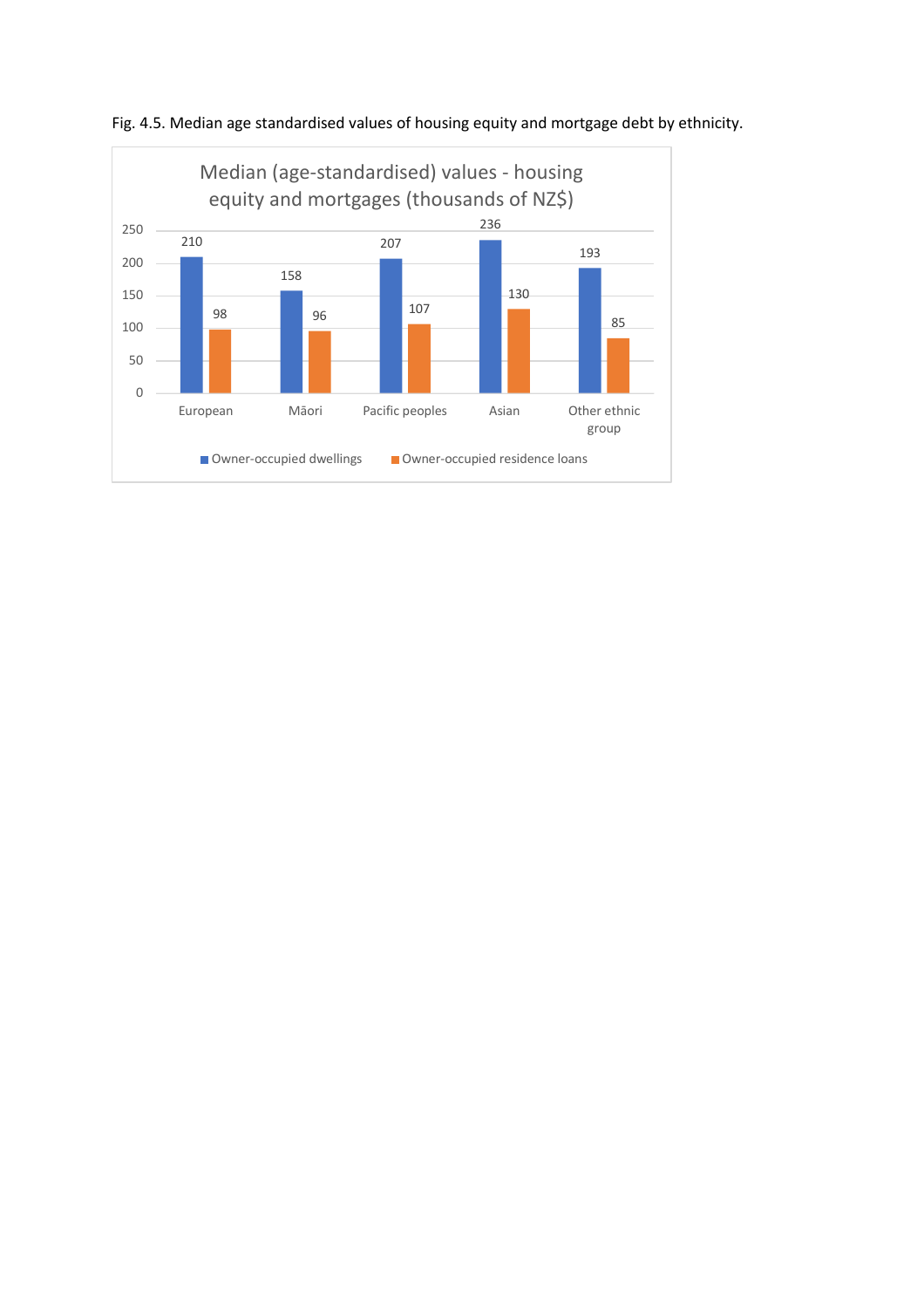| Ethnic group (1)                        | European                                 | mean value<br>of the asset/<br>liability for | Māori                                    | mean value<br>of the asset/<br>liability for | Pacific<br>peoples                       | mean value<br>of the asset/<br>liability for | Asian                                    | mean value of<br>the<br>asset/liability | Other ethnic<br>group                    | mean value of<br>the asset/<br>liability for |
|-----------------------------------------|------------------------------------------|----------------------------------------------|------------------------------------------|----------------------------------------------|------------------------------------------|----------------------------------------------|------------------------------------------|-----------------------------------------|------------------------------------------|----------------------------------------------|
| Assets                                  | % who have<br>this asset or<br>liability | those who<br>have it $(2)$                   | % who have<br>this asset or<br>liability | those who<br>have it                         | % who have<br>this asset or<br>liability | those who<br>have it                         | % who have<br>this asset or<br>liability | for those who<br>have it                | % who have<br>this asset or<br>liability | those who<br>have it                         |
| Owner-occupied<br>dwellings             | 45%                                      | 328                                          | 24%                                      | 256                                          | 18%                                      | 302                                          | 30%                                      | 432                                     | 39%                                      | 228                                          |
| Other real estate                       | 10%                                      | 334                                          | 7%                                       | 250                                          | 3%                                       | 286                                          | 11%                                      | 426                                     | 9%                                       | 253                                          |
| Other non-financial<br>assets $(3)$     | 94%                                      | 54                                           | 85%                                      | 38                                           | 79%                                      | 22                                           | 88%                                      | 30                                      | 94%                                      | 41                                           |
| Total non-financial<br>assets           | 94%                                      | 238                                          | 85%                                      | $\frac{143}{ }$                              | 79%                                      | 111                                          | 90%                                      | 263                                     | 94%                                      | 152                                          |
| Currency and<br>deposits                | 95%                                      | 31                                           | 91%                                      | 13                                           | 90%                                      | 8                                            | 96%                                      | 33                                      | 95%                                      | 20                                           |
| Pension funds                           | 55%                                      | 39                                           | 52%                                      | 32                                           | 50%                                      | 18                                           | 45%                                      | 24                                      | 48%                                      | $\overline{35}$                              |
| Other household<br>financial assets (4) | 34%                                      | 604                                          | 17%                                      | 462                                          | 9%                                       | 83                                           | 20%                                      | 309                                     | 30%                                      | 460                                          |
| <b>Total financial assets</b>           | 98%                                      | 253                                          | 94%                                      | 121                                          | 91%                                      | 27                                           | 97%                                      | 108                                     | 97%                                      | 169                                          |
| <b>Total individual</b><br>assets       | 99%                                      | 474                                          | 98%                                      | 246                                          | 93%                                      | 124                                          | 99%                                      | 339                                     | 99%                                      | 309                                          |
| Liabilities                             |                                          |                                              |                                          |                                              |                                          |                                              |                                          |                                         |                                          |                                              |
| Owner-occupied<br>residence loans       | 27%                                      | 146                                          | 18%                                      | 135                                          | 15%                                      | 160                                          | 21%                                      | 210                                     | 23%                                      | 107                                          |
| Other real estate<br>loans              | 5%                                       | 219                                          | 4%                                       | 179                                          | 2%                                       | 193                                          | 6%                                       | 421                                     | 5%                                       | 158                                          |
| <b>Education loans</b>                  | 13%                                      | 22                                           | 20%                                      | 16                                           | 20%                                      | 14                                           | 16%                                      | 19                                      | 15%                                      | 19                                           |
| Other loans and<br>liabilities (5)      | 51%                                      | 8                                            | 49%                                      | 9                                            | 47%                                      | 9                                            | 43%                                      | 14                                      | 42%                                      | 11                                           |
| <b>Total individual</b><br>liabilities  | 66%                                      | 88                                           | 62%                                      | 61                                           | 60%                                      | 62                                           | 62%                                      | 130                                     | 58%                                      | 65                                           |

# Table 4.6. Age-adjusted assets and liabilities by ethnic group – Household Economic Survey 2018

(1) Respondents could select more than one ethnic group

(2) Values are in thousands of New Zealand dollars

(3) Other non-financial assets include consumer durables, valuables and other household non-financial assets

(4) Other financial assets include bonds and other debt securities, equity in own unincorporated enterprises, shares and other equity, mutual funds and other investment funds, life insurance funds and annuities, and other household financial assets

(5) Other loans and liabilities include consumer durable loans, other investment loans, and other loans and liabilities.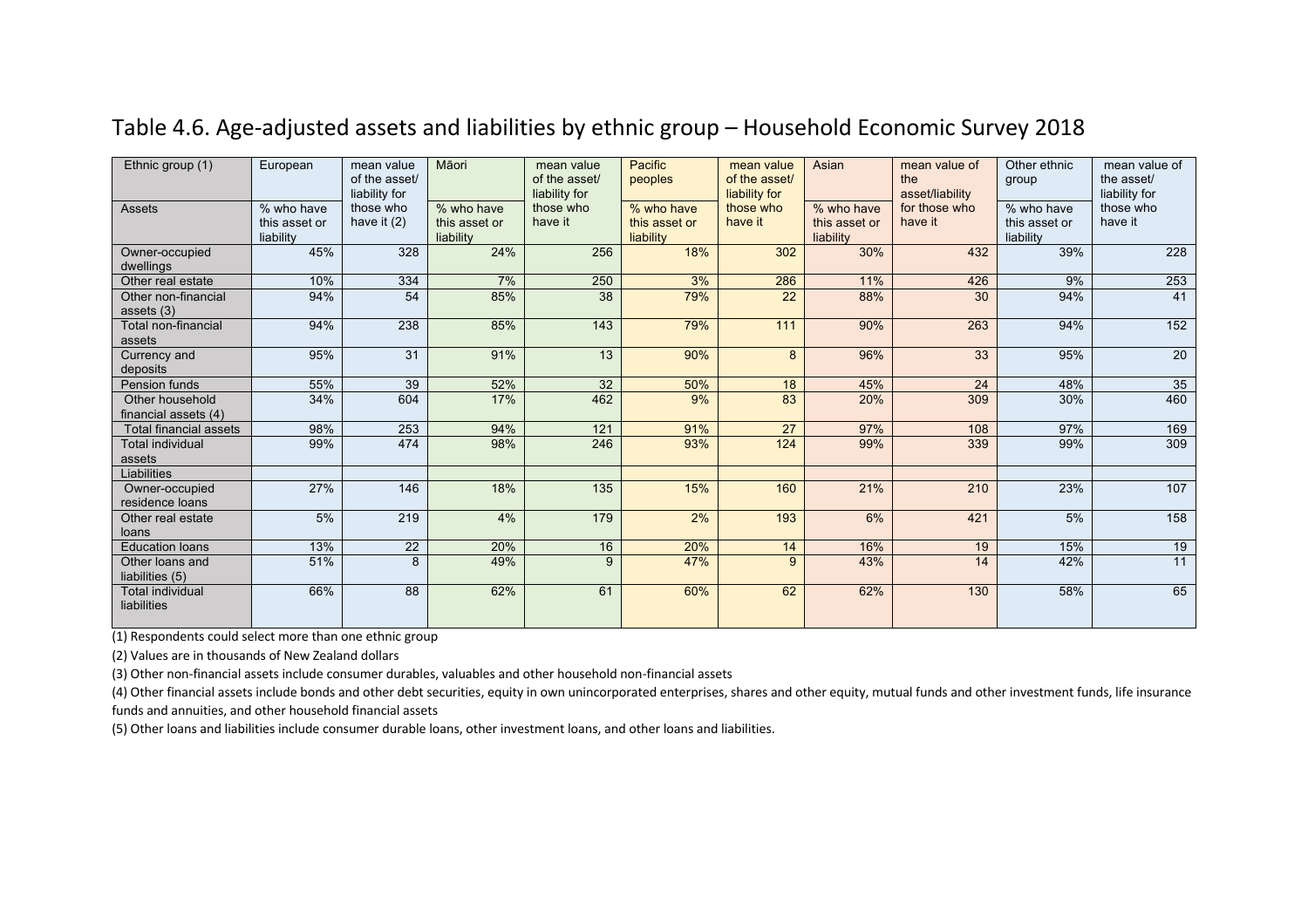#### 4.6. Health and net worth

Among those aged 65 and over, those who rate their health better tend to have higher net worth. Some, but not all, of this correlation can be explained by people spending their savings (and reducing their net worth) as they get older and sicker. Health is also linked to education; people with higher levels of education are healthier, more likely to earn more and accumulate more assets. Nonetheless, poor health on its own is a risk factor for financial vulnerability in retirement, because it limits potential earnings and may increase expenses.



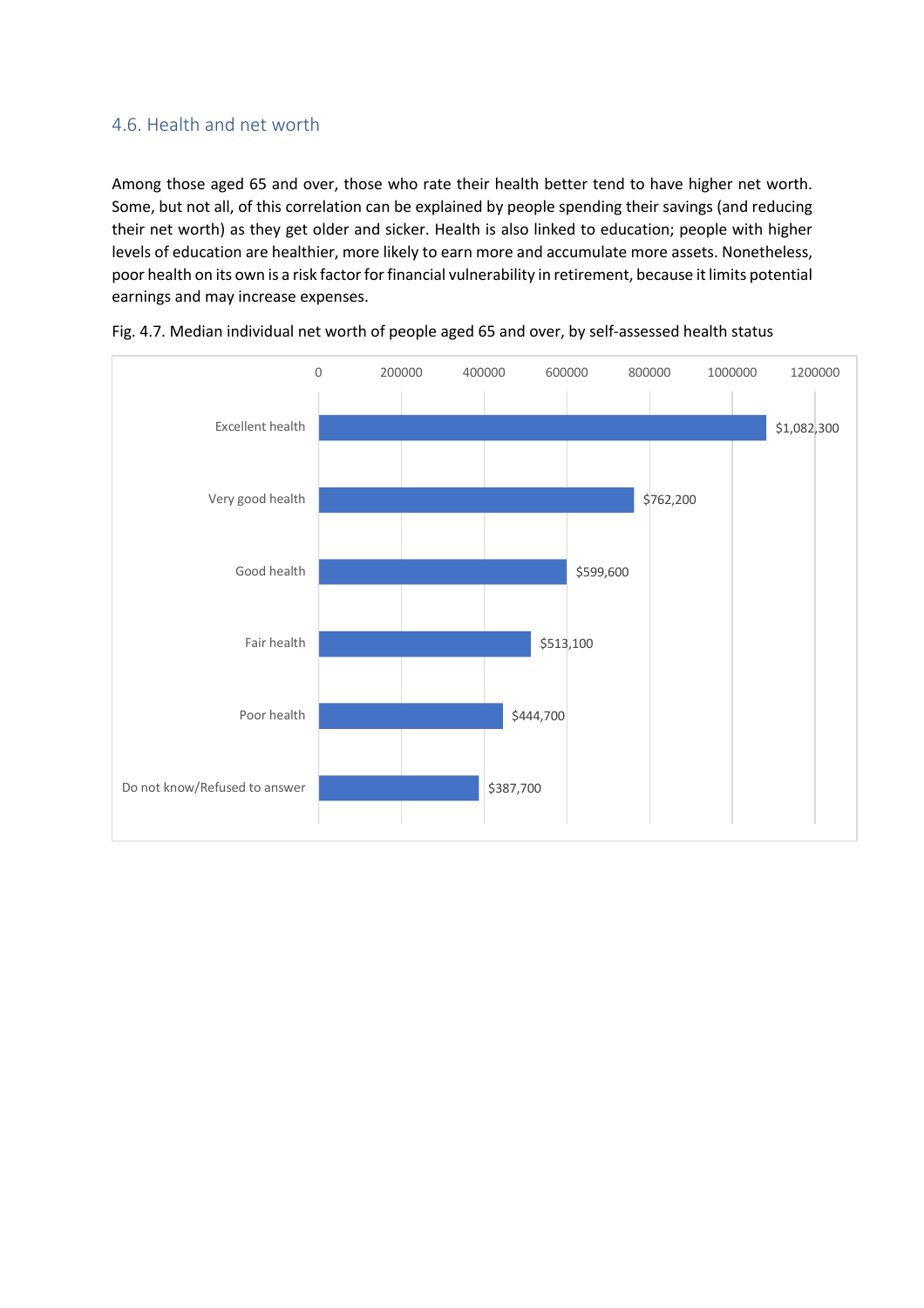### 4.7. Household net worth and household size

| Table 4.8. Household net worth band | Percentage of<br>households |
|-------------------------------------|-----------------------------|
| less than \$0                       | 5.70%                       |
| \$1 to \$100,000                    | 24.60%                      |
| \$100,001 to \$500,000              | 30.10%                      |
| \$500,001 to \$1,000,000            | 18.20%                      |
| More than \$1,500,000               | 21.50%                      |

5.7% of NZ households owe more than they own (their net worth is less than \$0) (Table 4.8).

Single-parent households with dependent children have the lowest average net worth. Couple-only households have the highest mean and median net worth compared to other household types (Fig. 4.9).



Fig. 4.9. Mean and median household net worth (thousands of dollars) by household type

#### 4.8. Home ownership and net worth

Home owning households, even with a mortgage, have higher net worth than renters. This means that, on average, renters are not substituting property ownership with other assets (Fig. 4.10).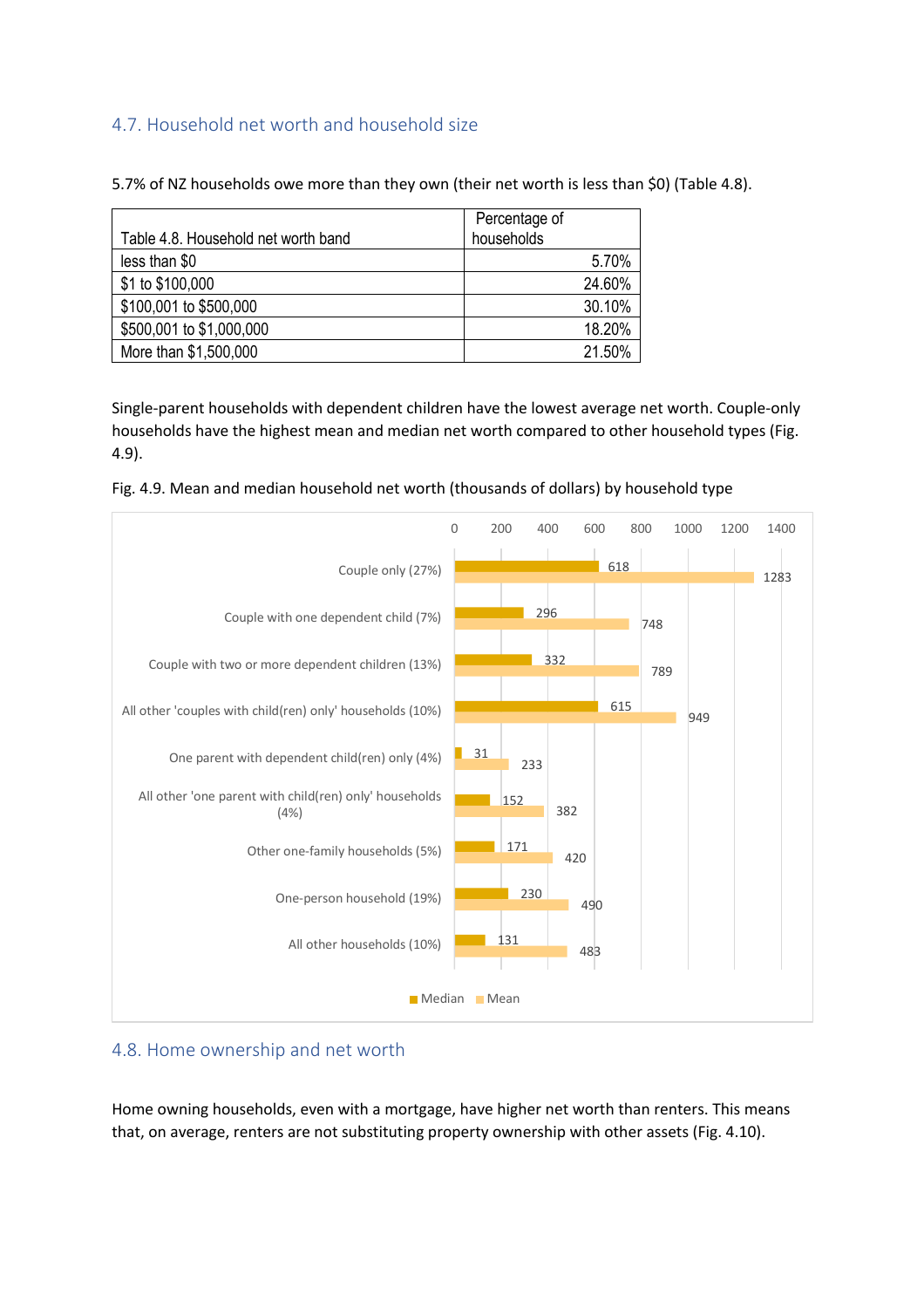

#### Fig. 4.10. Mean and median household net worth (thousands of dollars) by housing tenure

# 4.9. Older people in the labour force

Labour force participation of people aged 65 and over has been growing but is still much lower than for those aged 45-64. The gender gap in labour force participation in the 65+ age group is greater than in the two younger age groups (45-54 and 55-64) (Fig. 4.11 and 4.12).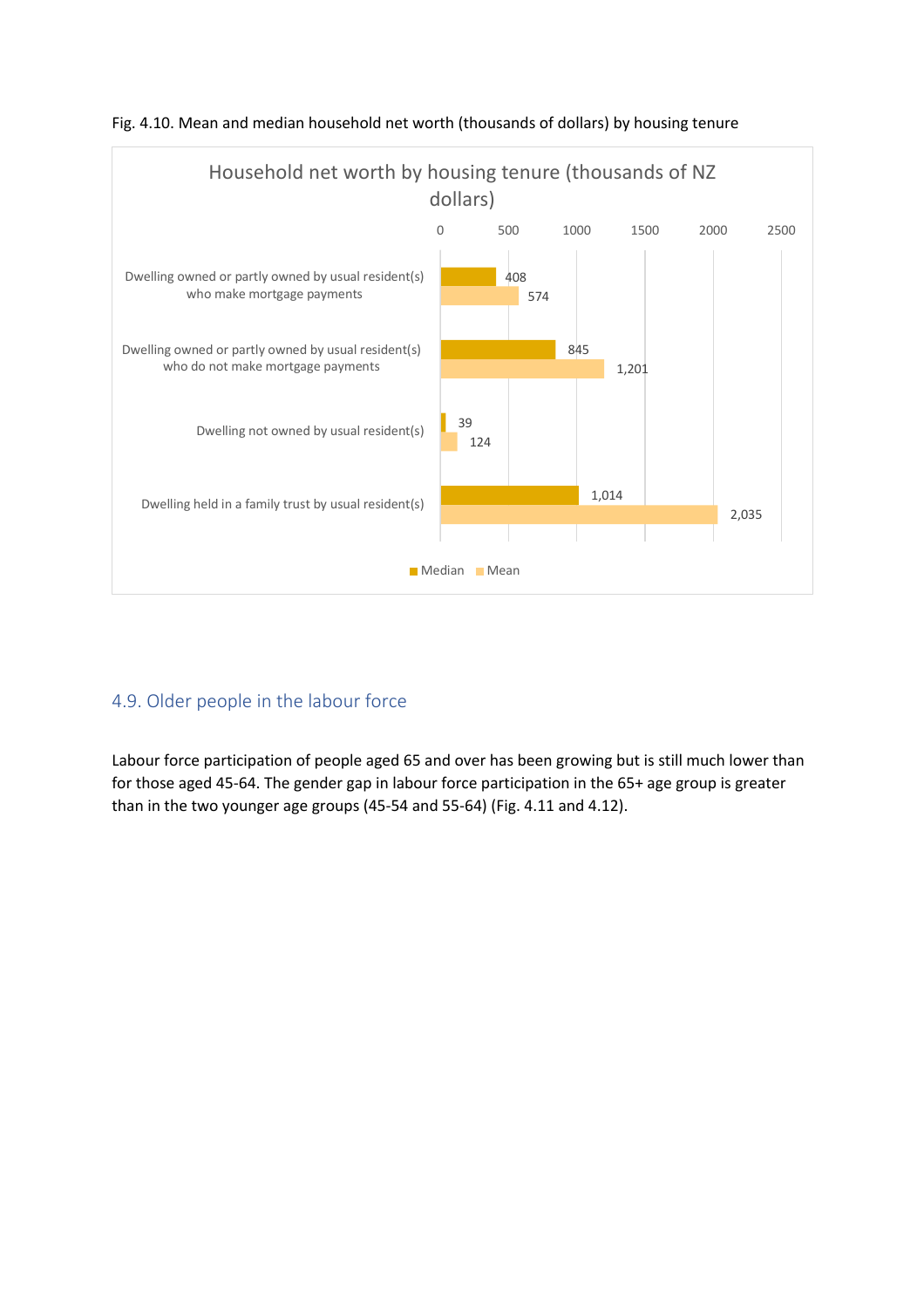

Fig. 4.11. Labour force participation rate – male aged 45 and over





Despite lower rates of labour force participation, the absolute number of women aged 50 and over in paid employment exceeds the number of men, except for the 65+ age group.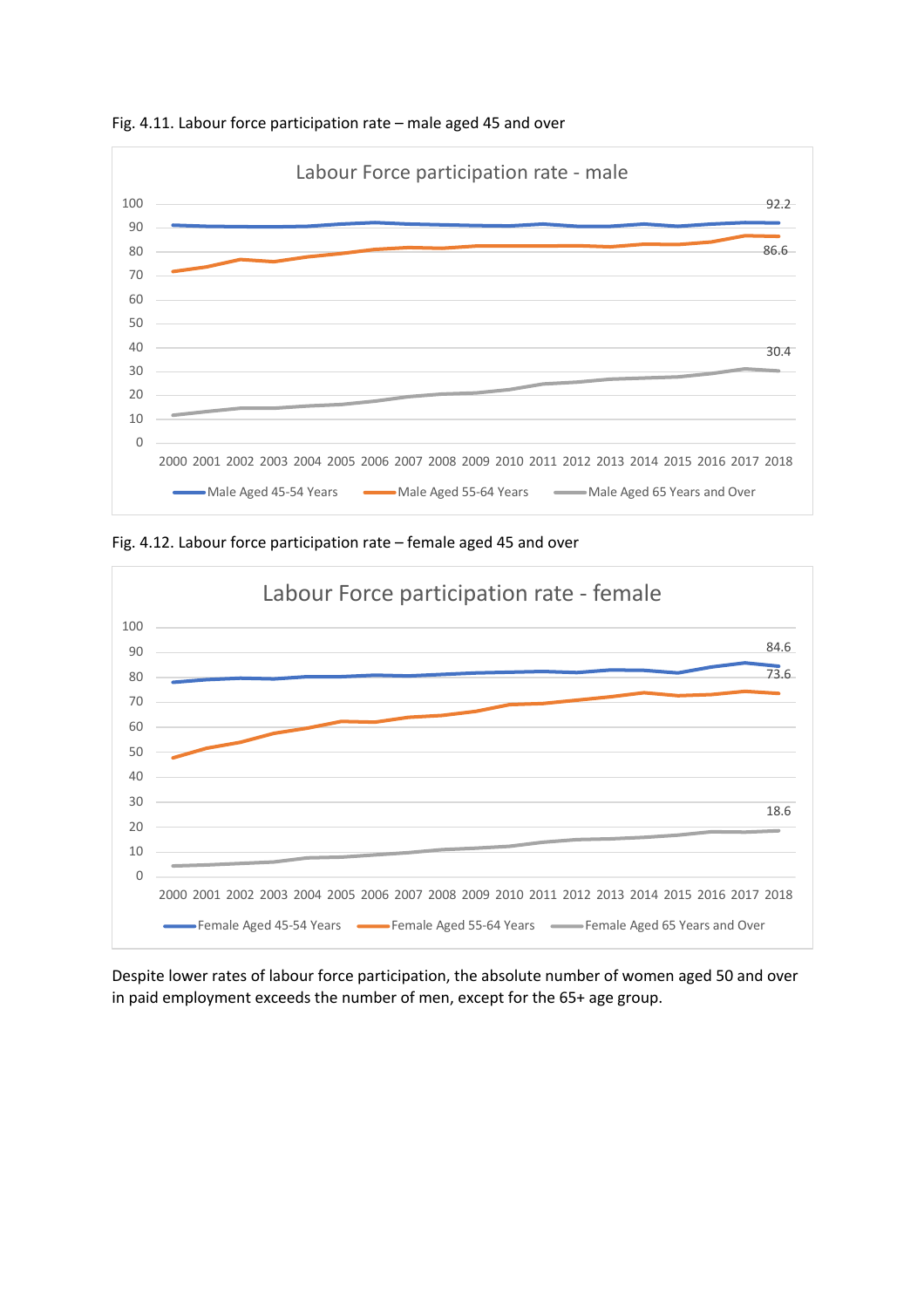

Fig. 4.13. The number of people aged 50 or over receiving income from wages and salaries (thousands of people

There is a gender gap in incomes from wages and salaries. Male median income from wages and salaries shows a decline starting from the age of 50. Women's income from wages and salaries is more stable across older age groups and declines only after 65 years of age but is consistently lower than median male income in the same age group (Fig 4.14).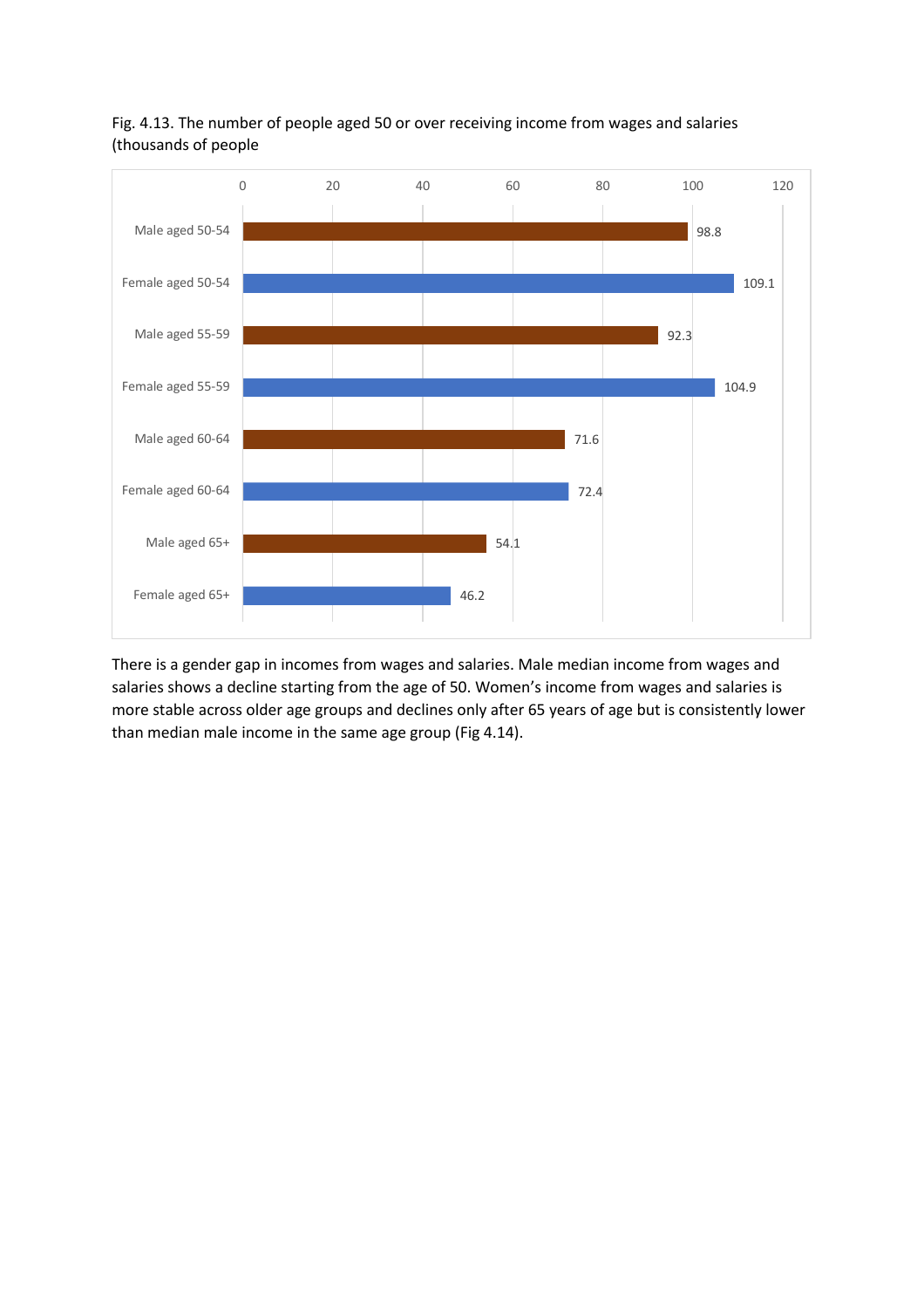

Fig. 4.14. Median weekly income (dollars) from salaries and wages, by age group and sex

Among those in the labour force aged 65 and over, paid employees are the largest group but the number of employers has been growing(Fig. 4.15). Among those aged 75 and over, the proportion of paid employees is lower compared to 65+ and self-employment is growing (Fig 4.16).



Fig. 4.15. The size and composition of labour force aged 65 and over.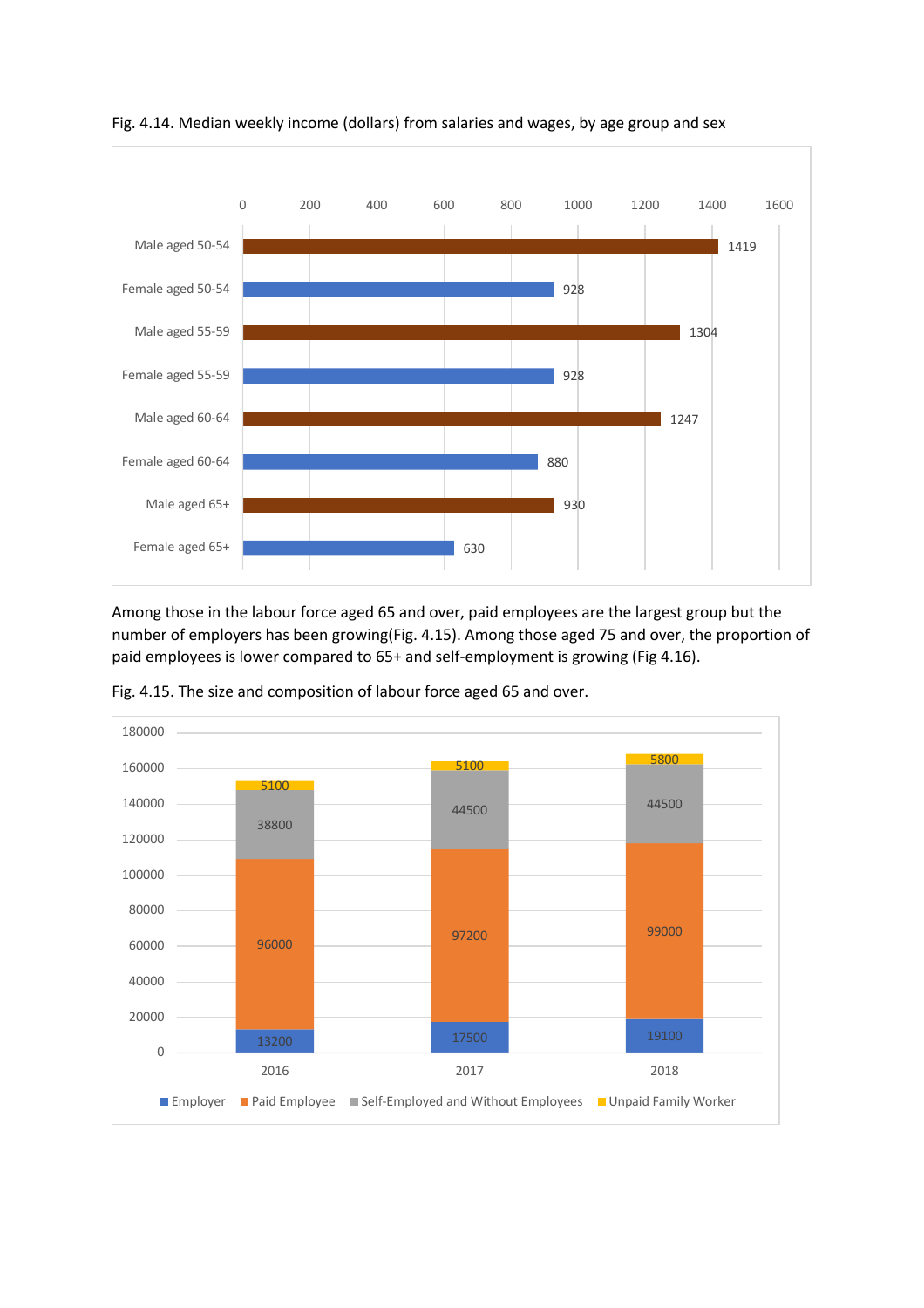

Fig. 4.16. The size and composition of labour force aged 75 and over.

The percentage of 65+ receiving superannuation has been stable for the last two decades and is between 96 and 98% of all 65+ who receive any taxable income. However, the proportion of those who rely on superannuation as their only source of income has been steadily decreasing (Fig. 4.17).<sup>12</sup>

<sup>&</sup>lt;sup>12</sup> The graph shows only taxable sources of income and does not include investment income.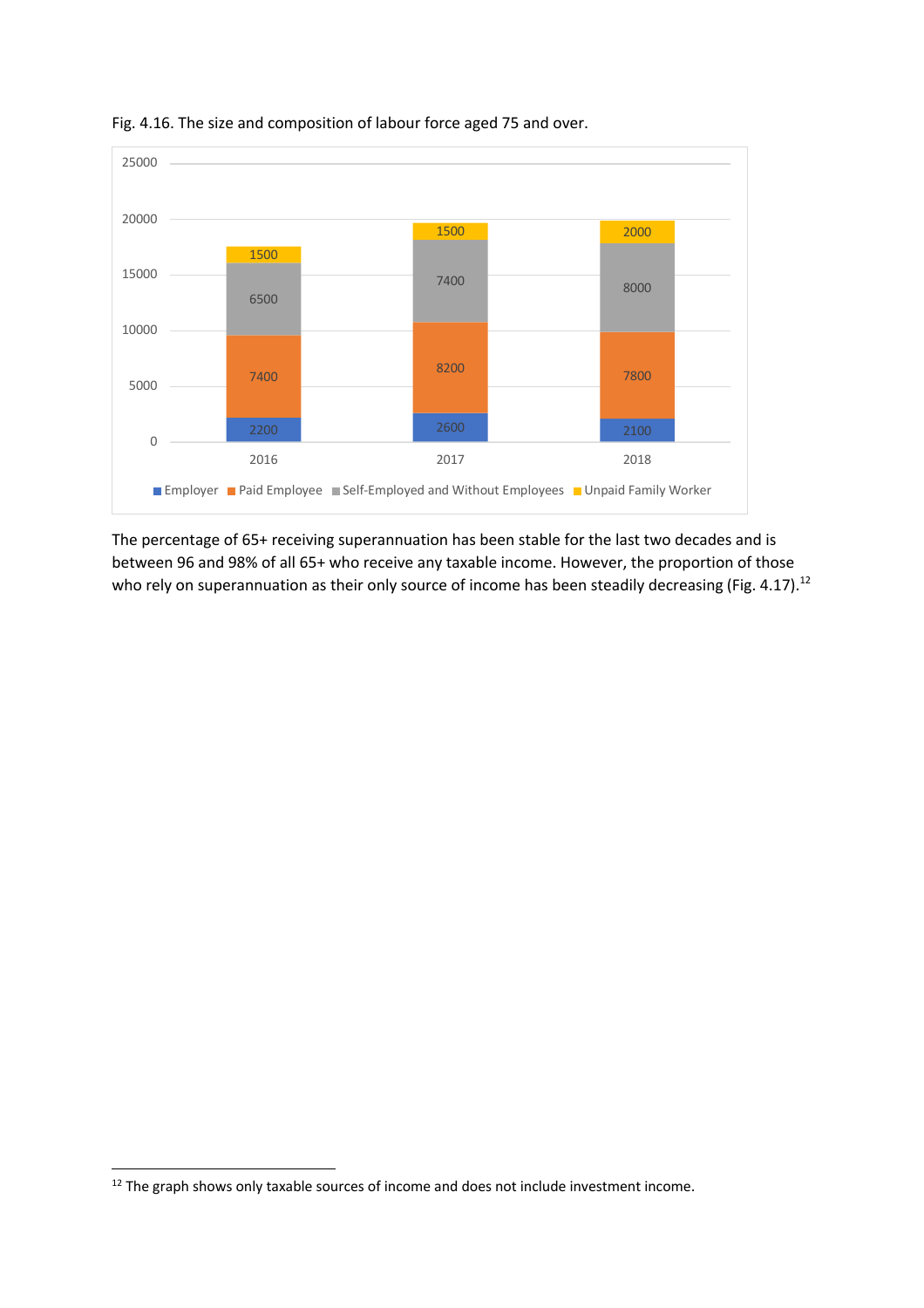

Fig 4.17. Proportion of income from superannuation by year.

The proportion of 65+ who receive income from wages and salaries has been increasing and is over 16% (Fig. 4.18). Among those who receive income from wages and salaries, the proportion of those who derive less than 10% of income, or 10-24% of all income, from wages and salaries has been decreasing. This indicates that 65+ are increasingly working more hours or in better paid jobs (Fig 4.19).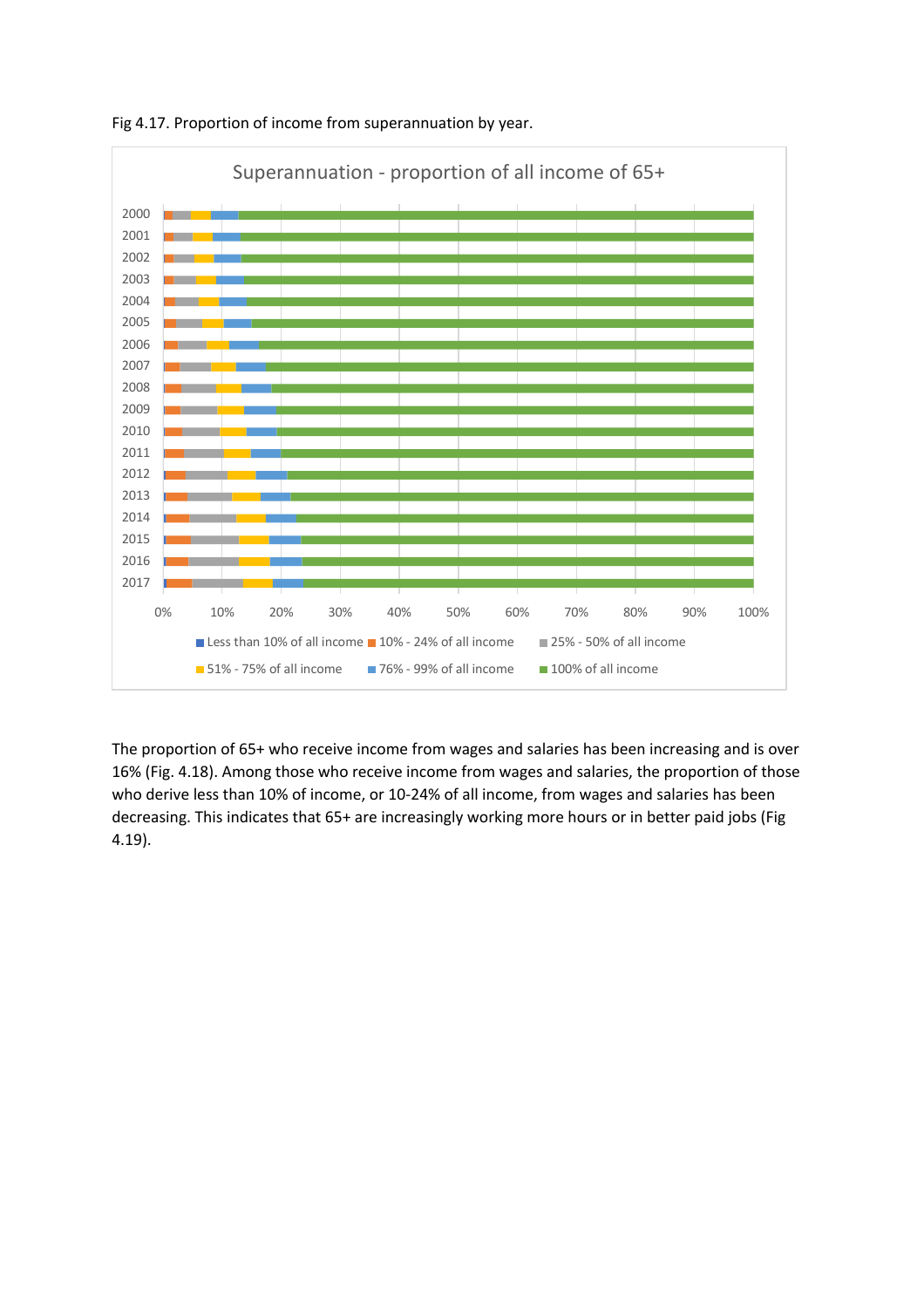

Fig. 4.18. Percentage of people aged 65 and over receiving income from wages and salaries, by year.

Fig. 4.19. Percentage of income from wages and salaries among 65+ who receive income from wages and salaries.